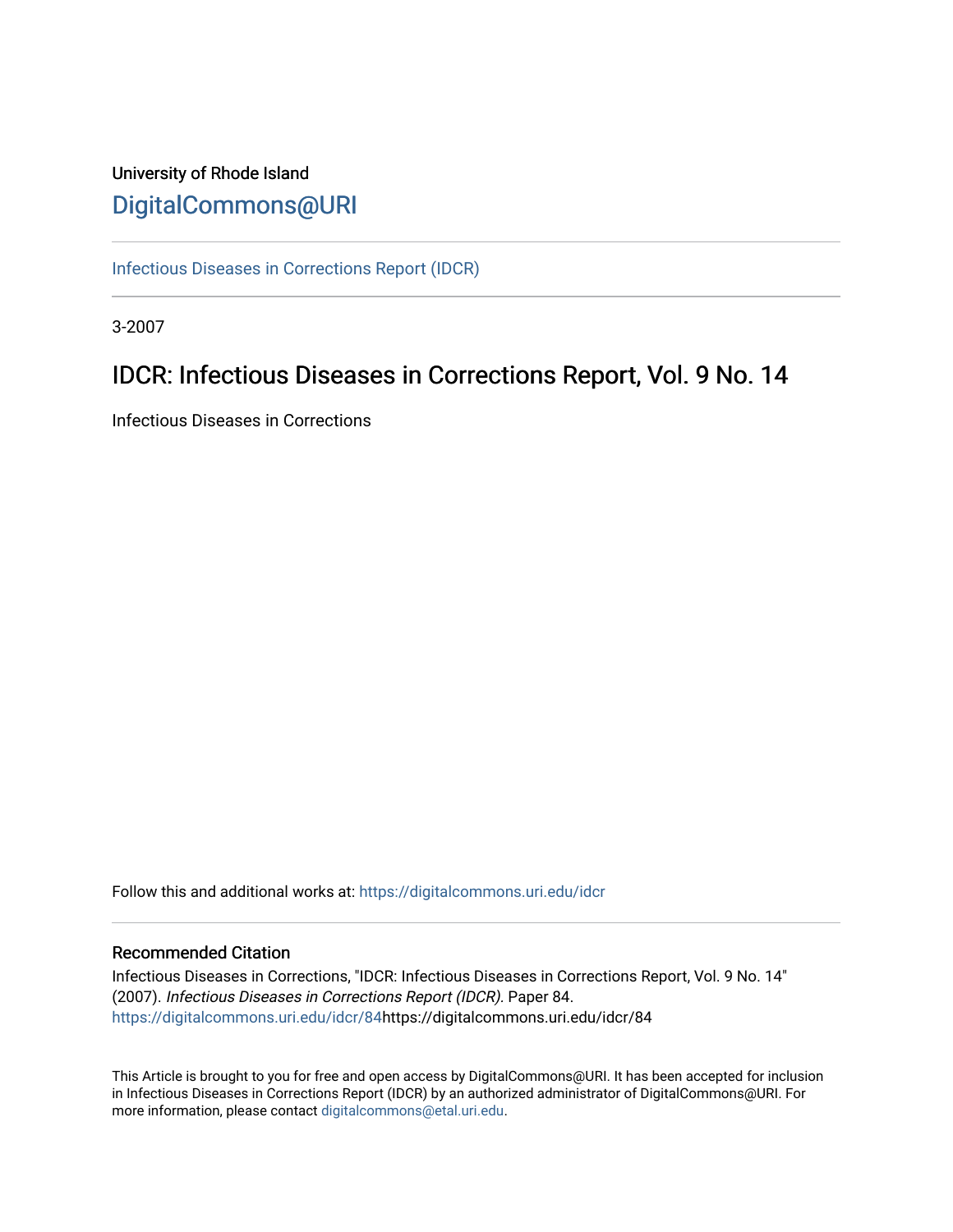

**FORMERLY HEPP Report**

March 2007 Vol. 9, Issue 14



# **INFECTIOUS DISEASES IN CORRECTIONS REPORT JOINTLY SPONSORED BY MEDICAL EDUCATION COLLABORATIVE, INC.**

# **ABOUT IDCR**

*IDCR, a forum for correctional problem solving, targets correctional physicians, nurses, administrators, outreach workers, and case managers. Published monthly and distributed by email and fax, IDCR provides up-to-the moment information on HIV/AIDS, hepatitis, and other infectious diseases, as well as efficient ways to administer treatment in the correctional environment. Continuing Medical Education credits are provided by Medical Education Collaborative (MEC). This activity is jointly sponsored by IDCR and Medical Education Collaborative (MEC). IDCR is distributed to all members of the Society of Correctional Physicians (SCP) within the SCP publication, CorrDocs (www.corrdocs.org).*

*IDCR and AAHIVM have united to improve the quality of health care delivery in the nation's correctional facilities by leveraging the knowledge, experience and resources of two diverse and accomplished groups of HIV and correctional health care experts.* 

#### **EXECUTIVE EDITOR Anne S. De Groot, MD** *Associate Professor of Medicine (Adjunct) Brown Medical School*

**CHIEF EDITOR David A. Wohl, MD** *Associate Professor of Medicine University of North Carolina AIDS Clinical Research Unit*

**DEPUTY EDITORS Joseph Bick, MD** *Chief Medical Officer, California Medical Facility, California*

*Department of Corrections* **Renee Ridzon, MD**

*Consultant*

# **SUPPORTERS**

*IDCR is grateful for the support of the following companies through unrestricted educational grants:*

*Major Support: Abbott Laboratories and Roche Pharmaceuticals.* 

*Sustaining: Gilead Sciences, Inc., GlaxoSmithKline, Schering-Plough Corp., Tibotec Therapeutics*

# **METHICILLIN-RESISTANT STAPHYLOCOCCUS AUREUS IN THE CORRECTIONAL SETTING**

**Joseph Bick, M.D.** Chief Medical Officer California Medical Facility California Department of Corrections

Assistant Clinical Professor Division of Infectious Diseases University of California, Davis

### **Disclosures:** None

# **Introduction**

The crowded conditions that exist in many of this nation's jails and prisons create an ideal environment for the transmission of infectious diseases. Congregate living environments, insufficient availability of soap, water, and clean laundry, and barriers to prompt access to health care increase the probability that microorganisms will be transmitted from one person to another. Furthermore, inmates are frequently moved from one location to another with little, if any, advance notice, complicating the diagnosis of infection, recognition of an outbreak, interruption of transmission, and control of disease.

Further complicating the appropriate management of contagious illnesses in the correctional setting is the high prevalence of comorbidities such as mental illness and ongoing substance abuse. Many inmates are distrustful of authority and reluctant to cooperate with health care providers. In addition, some jails and prisons have been slow to ask for assistance from outside agencies when faced with outbreak situations, and published guidelines for the diagnosis and treatment of communicable diseases are not always readily applicable to the correctional setting.

Over the past several years, infections due to methicillin-resistant Staphylococcus aureus (MRSA) have been increasingly recognized as a major problem in many jails and prisons. article will review the epidemiology of S. aureus (SA) and MRSA infections, provide recommendations for MRSA diagnosis and treatment, discuss education and prevention measures, and propose new correctional-specific standard and transmission based (contact) precautions for MRSA.

# **Bacteriology and Epidemiology**

SA is a bacterium commonly found colonizing the skin or in the anterior nares of healthy individuals. Up to 50% of those in the general population are colonized with SA, and asymptomatic colonization is much more common than symptomatic infection and disease.<sup>1</sup> The prevalence of SA colonization is increased among injection drug users, health care workers (HCWs), diabetics, the incarcerated, and those who have chronic skin conditions or indwelling urinary or vascular<br>catheters.<sup>1,2,3</sup> In addition to the anterior nares, common colonization sites include the axillae, perineum, rectum, and pharynx. Although SA often colonizes humans without causing disease, it can be responsible for both minor skin infections and life threatening infections of the skin, bone, joints, blood, heart valves, and lungs. SA is easily spread from person to person by contact with the skin of someone who is infected or colonized with the bacteria.

Until World War II, SA was almost universally susceptible to penicillin. Within a few years of the first clinical use of penicillin in the 1940s, penicillin resistance was identified, predominantly in the hospital setting. Penicillin resistance in SA is often due to the production of beta lactamases, enzymes that break down penicillin's beta lactam ring and render the drug inactive. To date, over 200 penicillinases have been identified. Another common resistance mechanism is the production of altered penicillin binding proteins.

In an effort to combat penicillin resistance among SA, semi-synthetic penicillins that were less susceptible to bacterial penicillinases were developed. The first such agent was methicillin, and for this reason SA that is resistant to semi-synthetic penicillins is referred to as MRSA. Within a year of the introduction of the beta-lactamase stable penicillin methicillin in 1960, MRSA strains were identified. By the 1970s, MRSA was increasingly recognized as an important pathogen in hospitals, nursing homes, and other long term care facilities in the United States. Currently, more than half of all health care associated SA infections in hospitals in this country<br>are due to MRSA (HA MRSA).<sup>4,5</sup>

The prevalence of MRSA colonization is less than that of SA, but is rising. MRSA colonization can be transient or persist for many years.<sup>6</sup> Risk fac-

### *Continued on page 3*

# **WHAT'S INSIDE** Editor's Letter **Editor**'s Letter **Pg 2** Spotlight pg 7 S.P. 101 pg 9 Save The Dates **manually and Save The Dates** News & Reviews pg 11 Self-Assessment Test **manual** pg 12 Course Evaluation pg 13

*If you have any problems with this fax transmission please call 800.748.4336 or e-mail us at IDCR@corrections.net*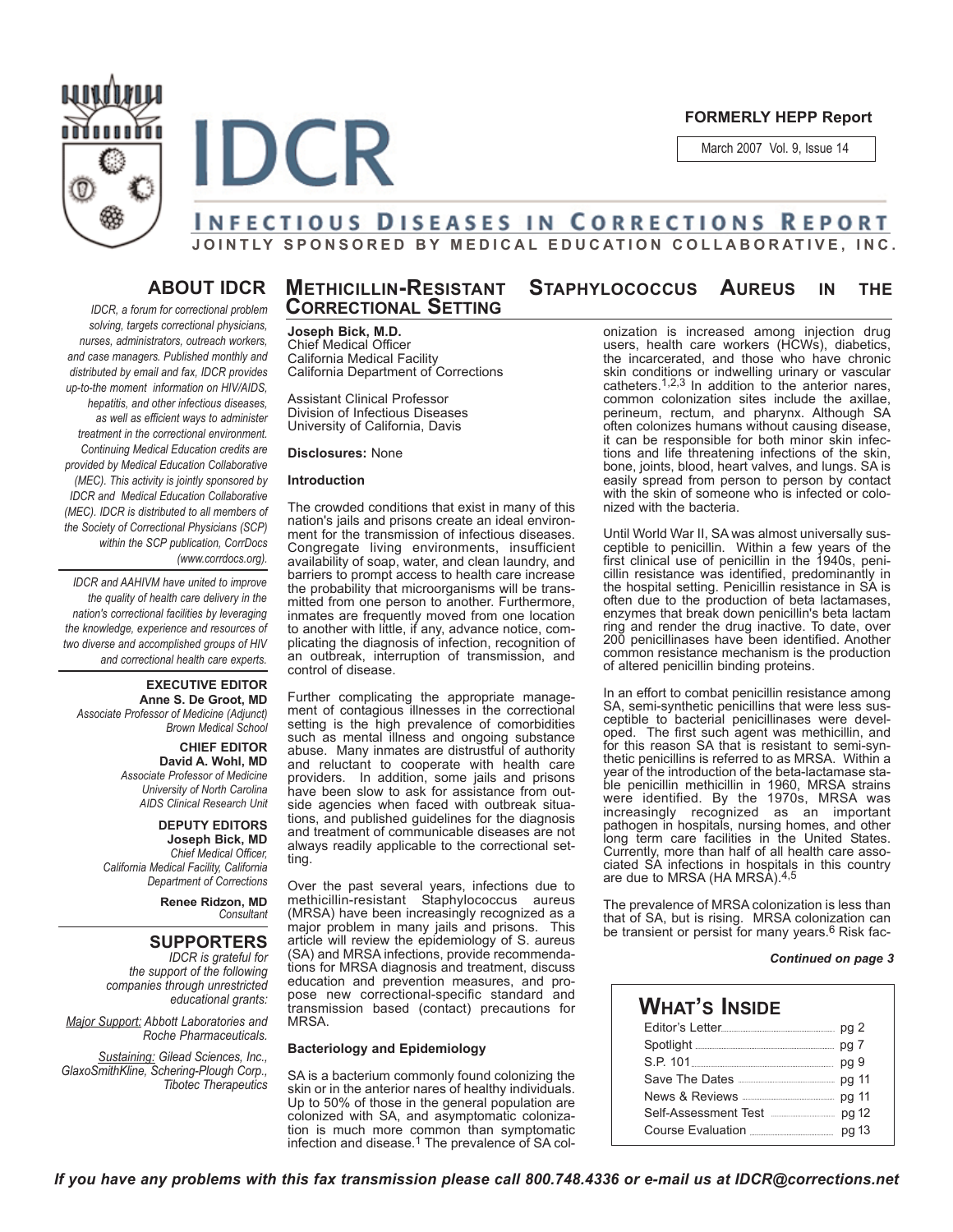# **LETTER FROM THE EDITOR**

Dear Corrections Colleagues,

Several months ago I was sent an email from a correctional nurse overwhelmed by the number of patients he was caring for with infections caused by methicillin resistant Staphylococcus aureus (MRSA). He was desperate for any information he could use to help him treat and contain his facility's outbreak. This issue is our answer to this plea for comprehensive guidance on the management of this increasingly troublesome infection.

The lead article by Dr. Joseph Bick of the California Department of Corrections is a one-stop resource packed with practical information regarding the containment of MRSA that every correctional clinician should read. In addition, Dr. Bick provides a straightforward review of the proper precautions for prevention of the spread of communicable diseases in a Standard Contact Precautions 101. Dr. Bick writes from experience and those who chose not to follow his lead do so at their own risk.

This month's Spotlight by Todd Correll, PharmD complements Dr. Bick's article by reviewing the slew of recently approved antibiotics for Gram positive infections. Dr. Correll provides a useful overview of the indications, strengths and weaknesses of each of these important agents that you will want to keep handy.

Creating issues of IDCR that you will want to keep handy is what we strive for. A few years ago, this periodical changed its name and focus from viral hepatitis and HIV to embrace other infections commonly encountered among incarcerated individuals. We recognized that correctional providers, such as the nurse who emailed me, desired a source of information regarding infectious diseases that was not only reliable and unbiased but also relevant to the care of the incarcerated. Since then, we have endeavored to provide our colleagues with material they would find useful, if not indispensable. To that nurse up to his ears in MRSA, this issue is for you.

Sincerely,

David A. Wohl, MD Associate Professor of Medicine Division of Infectious Diseases AIDS Clinical Research Unit The University of North Carolina - Chapel Hill

# **Subscribe to IDCR**

Fax to **401-272-7562** for any of the following: *(please print clearly or type)*

I would like to edit my existing contact information

\_\_\_\_ I am a new IDCR subscriber and would like add my contact information

CHECK ONE: How would you like to receive IDCR?

Email: **Email:**  $\blacksquare$ 

Fax:  $\overline{\phantom{a}}$ 

NAME: FACILITY:

STATE:

CIRCLE ALL THAT APPLY:

O Physician O Physician Assistant O Nurse/Nurse Practitioner O Nurse Administrator  $\bigcirc$  Pharmacist  $\bigcirc$  Medical Director/Administrator  $\bigcirc$  HIV Case Worker/Counselor  $\bigcirc$  Other

# **Faculty Disclosure**

*\*Disclosures are listed at the beginning of the articles.* The employees of Medical Education Collaborative have no financial relationships to disclose. In accordance with the Accreditation Council for Continuing Medical Education Standards for Commercial Support, the faculty for this activity have been asked to complete Conflict of Interest Disclosure forms. Disclosures are listed at the end of articles.

> **Associate Editors** Rick Altice, MD *Yale University AIDS Program*

David Paar, MD *Associate Professor of Medicine University of Texas, Medical Branch*

Dean Rieger, MD *Officer/Corporate Medical Director Correct Care Solution*

Karl Brown, MD, FACP *Infectious Disease Supervisor PHS-Rikers Island*

Ralf Jürgens *Consultant*

Joseph Paris, PhD, MD, FSCP, CCHP *Former Medical Director Georgia Dept. of Corrections*

Lester Wright, MD, MPH *Chief Medical Officer New York State Dept. of Correctional Services*

> Bethany Weaver, DO, MPH *Infectious Disease Consultant Armor Correctional Health Services*

David Thomas, MD, JD *Professor and Chairman, Division of Correctional Medicine NSU-COM*

**Editorial Board** Neil Fisher, MD *Medical Director, Chief Health Officer Martin Correctional Institute*

Lynn Taylor, MD *Assistant Professor of Medicine Brown University School of Medicine The Miriam Hospital*

Michael Poshkus, MD *Associate Clinical Professor Brown University School of Medicine Medical Program Director Rhode Island Department of Corrections*

Louis Tripoli, MD, FACFE *Vice President of Medical Affairs Correctional Medical Services*

Josiah Rich, MD *Associate Professor of Medicine and Community Health Brown University School of Medicine*

Steven F. Scheibel, MD *Medical Director Community Oriented Correctional Health Serviices*

Mary Sylla *Director of Policy and Advocacy Center for Health Justice*

Barry Zack, MPH *Executive Director Centerforce*

Eric Avery, MD *Associate Clinical Professor of Psychiatry University of Texas, Medical Branch*

Zelalem Temesgen, MD, AAHIVS *Associate Professor of Medicine Mayo Clinic College of Medicine Director, HIV Clinic Disease Consultant Division of Infectious Disease Mayo Clinic*

> Jim Montalto *The Corrections Connection*

**Layout** Jose Colon *The Corrections Connection*

**Distribution** Screened Images Multimedia

**Managing Editor** Elizabeth Closson *IDCR*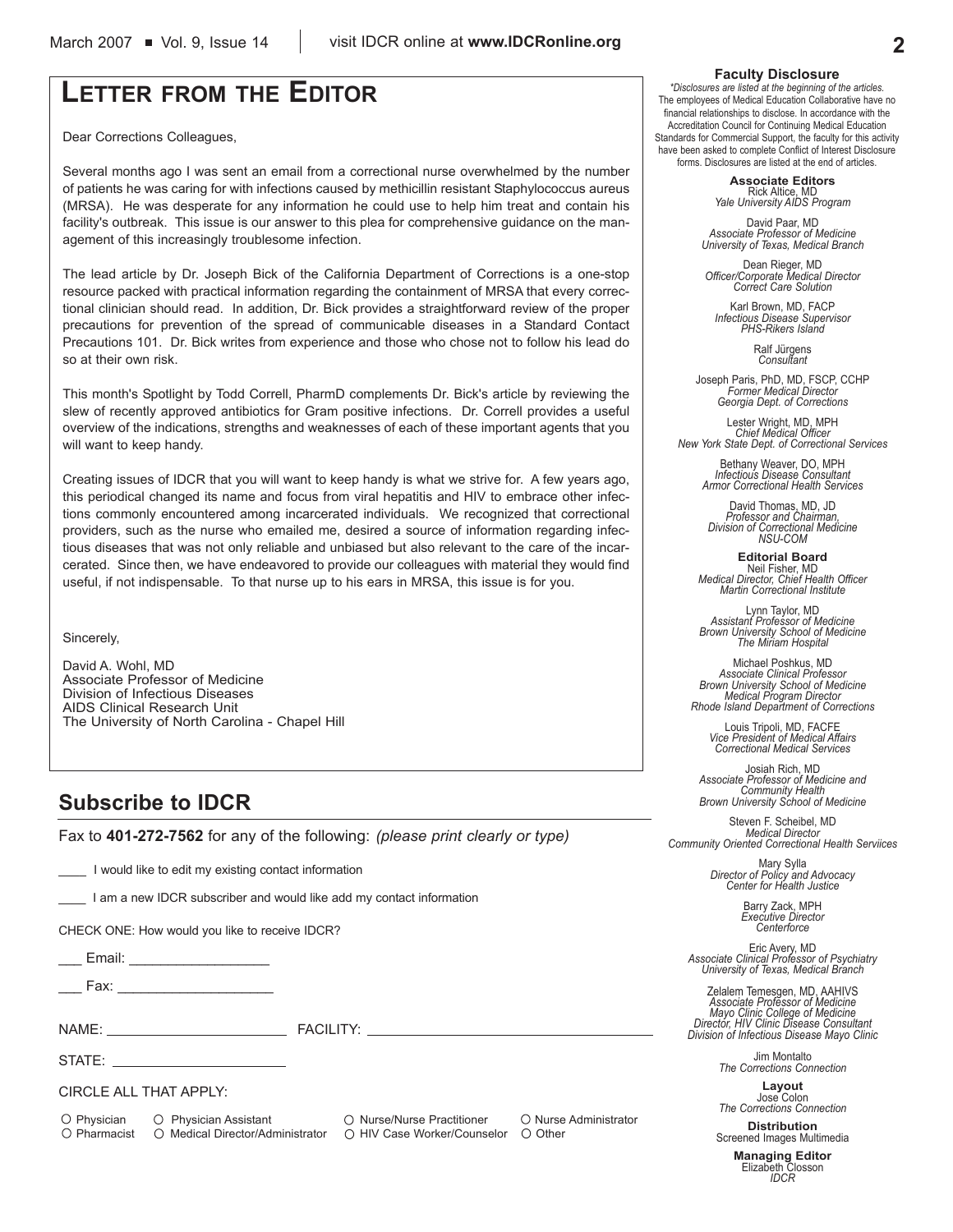# **METHICILLIN-RESISTANT STAPHYLOCOCCUS...** *(continued from page 1)*

tors for colonization with MRSA include those associated with SA colonization, as well as current or recent hospitalization, residence in a long-term care facility (nursing home, skilled nursing facility, hospice), end stage renal disease (ESRD), dialysis, surgery, a prior history of MRSA disease or colonization, recent or frequent antibiotic therapy, recurrent skin disease, close contact with a person who is infected or colonized with MRSA, overcrowded living conditions such as those encountered in military service and correctional settings, skin or soft tissue infections that respond poorly to beta lactam antibiotics, and participation in athletic activities that involve abrasions, skin to skin contact, and/or sharing of equipment. Although MRSA colonization increases the risk for infection, most of those who are colonized with MRSA do not develop infection and many of those who do develop infection were not previously colonized.

Initially, MRSA infections were predominantly found among residents of hospitals, nursing homes, and other health care facilities and most community-acquired SA infections were not MRSA. Over the past two decades, community-acquired MRSA (CA MRSA) have become increasingly common causes of skin and soft tissue infections (SSTI) outside of the health care setting. Outbreaks have been described in the military, in jails and prisons, in day care settings, among MSM, and in<br>those participating in athletic events.<sup>7,8,9,10,</sup><br>11,12,13

Risk factors identified in jail and prison MRSA outbreaks have included prolonged incarceration, the presence of skin lacerations and abrasions, previous antibiotic use, inadequate skin hygiene, draining one's own abscesses or performing one's own wound dressing changes, washing one's own clothing by hand, sharing razors, clothing, linen, or soap, restricted access to medical care, and requiring co-payments to see a clinician.11,12,13

New risk factors for MRSA infection continue to be identified. In one recent report, sexual contact with an infected partner was found to be the likely etiology of MRSA transmission in three households in Manhattan.14 Most recently, an increasing number of community-acquired SSTIs due to MRSA have been seen in persons with no identifiable risk factors. In one recent study of 280 consecutive patients who were hospitalized with SA infection, clinical and epidemiologic risk factors did not reliably distinguish between MRSA and methicillin-sensitive SA (MSSA).15 There is ample evidence documenting the role of HCWs in the spread of MRSA from patient to patient and from HCWs to their families. MRSA has been cultured from computer keyboards used by clinicians in hospitals, stethoscopes, blood pressure cuffs, oto-scopes, and pagers.16,17,18,19,20,21,22 Some HCWs erroneously believe that they do not need to adhere to contact precautions when they enter the rooms of MRSA-infected patients as long as they avoid contact with the MRSA infected person. However, MRSA can be readily cultured from the gloves and the gowns or uniforms of HCWs who have been in the room of MRSA infected patients, regardless of whether they were involved in

direct patient care or were performing other non-patient care activities. 23 Clinicians who examine MRSA infected patients while wearing gloves but not gowns frequently acquire MRSA on their clothing and later transfer MRSA to their hands.24 In addition, MRSA can be cultured from environmental surfaces in most hospital rooms housing MRSA infected or colonized patients. SA can survive for months on environmental surfaces, creating a potential reservoir for later transmission. 24, 25

HA MRSA has historically been distinguished from CA MRSA based upon antibiotic susceptibility profiles, genetic features, and the presence or absence of toxins such as bacteriocin, enterotoxins, and the Panton-Valentine leukocidin. Over time, some of these distinctions between CA and HA MRSA have begun to fade, and some CA MRSA now have susceptibility profiles that are more similar to those traditionally found in HA MRSA.

Often, microorganisms that develop resistance pay a competitive price and are less virulent. However, HA MRSA appears to be even more virulent than MSSA, leading to longer hospitalizations, higher mortality, and increased costs.26,27,28 Contrary to the experience with HA MRSA, the outcomes among patients who have required admission to the hospital with CA MRSA have been found to be quite similar to those with CA MSSA.29

In both the correctional setting and the free community, SSTIs have often been mistakenly attributed to spider bites. This may be due to the sudden appearance of painful lesions, and the common finding of arachnids in correctional settings. In reality, spiders infrequently bite people and most spider bites are benign. The misinterpretation of MRSA skin lesions as spider bites has led to delays in appropriate treatment and misguided vector control measures. HCWs in the correctional setting should be advised to consider "spider bites" as infections due to MRSA until proven otherwise.

# **Treatment**

The first step in adequately treating infections due to MRSA is to ensure rapid access to health care for all inmates who have SSTIs. Access to medical care can be improved by eliminating co-payment requirement for contagious conditions, employing an adequate number of clinical staff, and maintaining a 24/7 clinical operation for urgent medical conditions. One intervention that may be particularly useful in high risk correctional settings is the establishment of wound evaluation and treatment clinics. Utilizing specially trained dedicated health care teams to provide active surveillance for SSTI, promptly initiate treatment, and attend to wound dressings may lead to more rapid diagnosis, treatment, and resolution of skin lesions and less opportunity for transmission to others.

When evaluating SSTIs and other infections in which SA is common, clinicians must maintain a high degree of suspicion for MRSA. When possible, all significant SSTIs

should be cultured. Cultures are especially valuable for establishing the local epidemiology and resistance pattern for SSTI. Once MRSA is identified within a facility as an endemic organism causing SSTI, empiric antibiotic selection should include an agent that has activity against this organism. The ongoing collection of cultures helps guide infection control decisions and assists in definitive antibiotic selection for infections that are rapidly progressing, severe and/or life threatening, or poorly responsive to empiric therapy. Cultures can be collected by either swabbing purulent material obtained at the time of incision and drainage or by aspiration of lesions with a syringe. Surface swabs of open lesions are generally less useful as they often reflect colonization rather than causative infection.

In many cases, incision and drainage of the accumulated purulent material is all that is needed to resolve minor MRSA SSTI infections, and antibiotics are unnecessary. With early lesions that have not yet suppurated, moist heat can be applied with a hot washcloth to promote drainage. Antibiotics should be utilized when sepsis, large facial lesions, periorbital lesions, and/or significant cellulitis are present. Antibiotics should also be strongly considered as part of the treatment for patients who have SSTIs in the setting of immune compromise due to neutropenia, ESRD, diabetes, or HIV infection. Table 1 provides detailed information regarding antimicrobial agents useful in the treatment of MRSA.

The indiscriminate use of antibiotics can lead to increased drug resistance and should be discouraged. MRSA are resistant to all beta lactam antibiotics, including: penicillin, the semi-synthetic penicillins methicillin, nafcillin, oxacillin, dicloxacillin, and cloxacillin, all (including cephalexin, cephalothin, ceftriaxone, cefuroxime, ceftazidime, and cefazolin), and penicillins that are co-formulated with clavulinic acid or sulbactam (for example augmentin, timentin, unasyn). In addition, MRSA strains often carry plasmids that lead to resistance to other non-beta lactam antibiotics, such as aminoglycosides, fluoroquinolones, aminoglycosides, macrolides, and chloramphenicol. Many MRSA strains are susceptible to trimethoprim-sulfamethoxazole, clindamycin, the longer acting tetracyclines minocycline or doxycycline, and rifampin. Rifampin should never be used as a single agent for the treatment of MRSA, as resistance will rapidly evolve.30,31

Clinicians should bear in mind that skin lesions are commonly caused by bacteria other than SA. Group A streptococci (GAS) can cause impetigo and erysipelas, and are commonly resistant to antibiotics that may be used for MRSA such as trimethoprim-sulfamethoxazole and the tetracyclines. If GAS is suspected, it may be prudent to include a second agent with activity against GAS in the initial empiric therapy. Alternatively, clindamycin has the added benefit of being effective against most MRSA as well as GAS, and also has excellent bone penetration.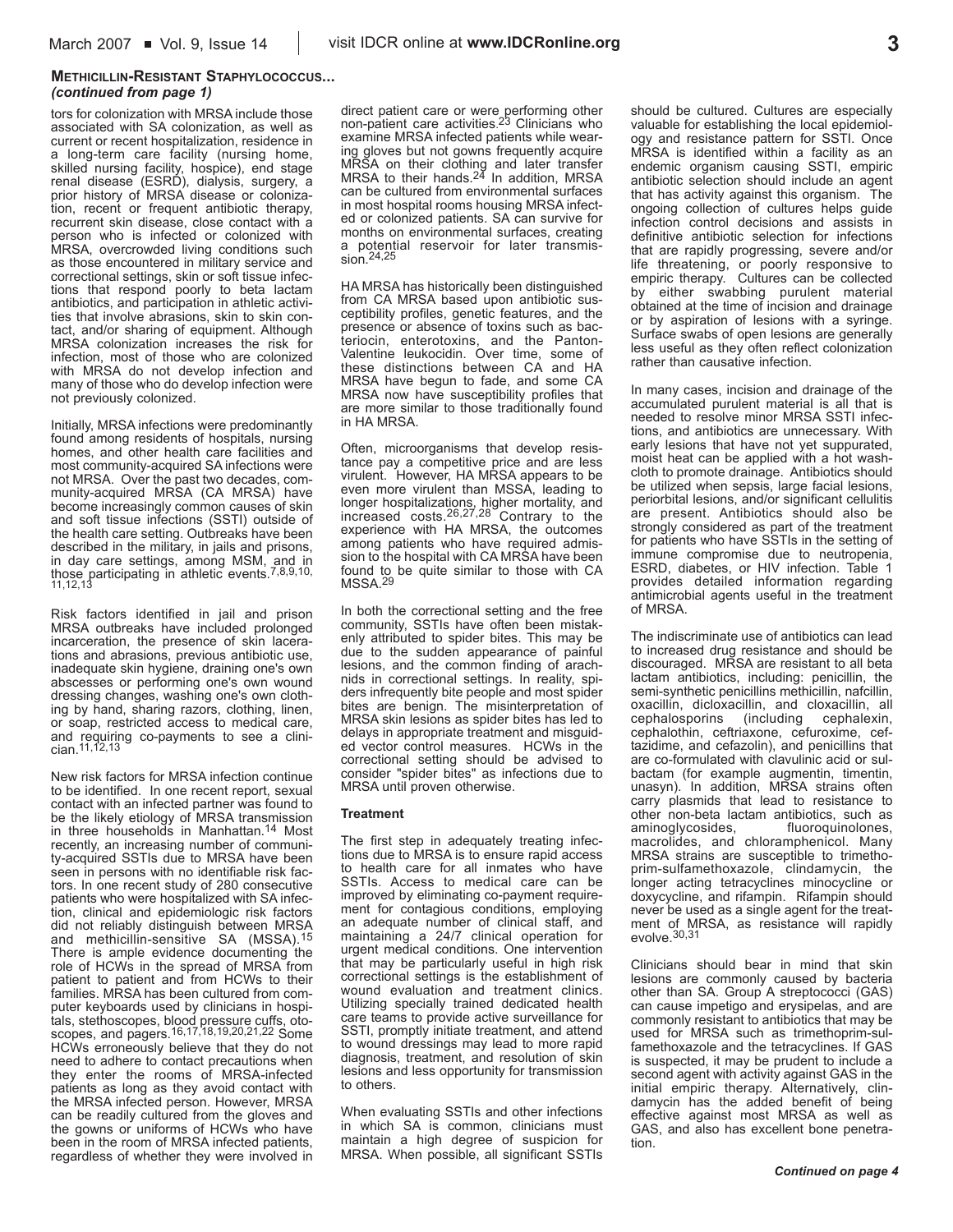# **METHICILLIN-RESISTANT STAPHYLOCOCCUS...** *(continued from page 3)*

It is important to note that most MRSA resistant to erythromycin have inducible resistance to clindamycin. This resistance may not be recognized and reported to the clinician unless the laboratory performs additional testing. This test, referred to as a d-zone test or d-test, should be routinely performed upon all SA isolates that are found to be resistant to erythromycin. Unless a d-zone test has demonstrated susceptibility to clindamycin, this agent should not be used for SA that is erythromycin resistant. For more serious infections, vancomycin, linezolid, daptomycin, tigacycline or quinupristin-dalfopristin may be used (Table 1 and Spotlight).

Vancomycin has been used for many years for the treatment of SA and MRSA, and virtually all SA are fully susceptible to vancomycin. However, occasional clinical isolates of SA with reduced susceptibility to vancomycin have been reported for over a decade.30,31,32,33 The first documented case of infection caused by vancomycin-resistant S. aureus (VRSA) (vancomycin MIC >32 µg/mL) in a patient in the United States was reported in 2002.34,35 Other concerns about vancomycin include hypersensitivity reactions, a histamine release syndrome (also known as red man syndrome) related to rapid intravenous infusion, the lack of an oral formulation that can be used for the treatment of systemic infection, and the possibility of vancomycin use contributing to the development of vancomycin resistant enterococcus (VRE).

#### **Preventive and Infection Control Strategies**

In 2003, the Society for Health Care Epidemiology of America (SHEA) released guidelines for preventing the nosocomial transmission of MRSA within hospitals.36 These guidelines included three main points:

1. Actively screening all at-risk patients at the time of admission for infection or colonization with MRSA.

2. Use of contact precautions for all those found to be colonized or infected with MRSA .

3. Limitations on antibiotic use to decrease the likelihood of antibiotic resistance.

These quidelines represent a significantly more aggressive approach to the detection of antibiotic resistant bacteria than has been utilized in the past, and not all infection control practitioners have embraced these new recommendations. The Health Care Infection Control Practices Advisory Committee (HIC-PAC) of the Centers for Disease Control and Prevention (CDC) has proposed an alternate approach, recommending that hospitals only implement active surveillance if other measures fail to control the transmission of resistant bacteria.

Most recently, state governments have waded into the debate. At least two states (Illinois and Maryland) have proposed legislation that would mandate active screening of all hospitalized patients for MRSA. SHEA and the Association of Practitioners in Infection Control (APIC) have come out in opposition to legislative mandates for active surveillance.37 It should be noted that there are limited data to support these intensified

screening and isolation strategies. In the United States the most compelling data for routine surveillance come from experiences in the control of hospital outbreaks and high risk settings such as intensive care units and hemodialysis units. Proponents of more widespread screening in the hospital setting often cite the experience in Denmark and Holland. These countries have maintained a very aggressive practice of isolating all newly admitted patients, screening them for MRSA, and attempting environmental eradication measures. In some hospitals in Denmark and Holland, MRSA represents only a few percent of all SA isolated. It is significant, however, that the prevalence of MRSA in the community in these countries is significantly lower than that seen in most parts of the United States. The high prevalence of CA MRSA in this country may overwhelm efforts to actively screen and isolate all those admitted to hospitals.

Health care and correctional facilities considering a more intensive approach to screening for MRSA and isolation must consider a number of potential negative consequences. The workload involved in collecting and processing specimens is formidable. Facilities must have a physical plant that will allow for single cell contact isolation or cohorting of those who are found to be infected or colonized. Tracking all involved patients and cultures will require a functioning information technology system, and the financial costs associated with routine culturing could be significant. Studies have demonstrated that hospitalized patients who are placed in isolation experience twice as many adverse events, are less likely to have vital signs performed, have more days without a doctor's progress note, have longer lengths of stay, and are more likely to file a formal complaint as compared to those who are not isolated.(38)

Evidence-based experience with MRSA control measures in the correctional setting is quite limited. Suggested interventions include wide spread screening for skin disease, implementation of standardized antimi-<br>crobial treatment recommendations. recommendations, improvements in laundry practices, inmate education, the use of chlorhexidine containing soaps, and the use of alcohol-based hand rubs. In 2003, the Federal Bureau of Prisons issued recommendations that include reporting and tracking of patients with MRSA, draining abscesses, culturing skin lesions, and selecting antibiotics known to be effective against MRSA.<sup>39</sup> Clearly, more research is needed to define best practices within jails and prisons for MRSA prevention, diagnosis, and treatment.

### **Can MRSA be Eradicated?**

In general, routine eradication of MRSA colonization has not been shown to be practical or efficacious. In some cases in which the same person develops repeated episodes of infection, clearance of the organism from the nose can be beneficial in preventing additional infections. Mupirocin calcium 2% ointment (Bactroban) applied to both anterior nares twice daily for 5-7 days is commonly used for this purpose. One recent encouraging study utilized a triple approach with an oral regimen of rifampin and doxycycline, intranasal 2% mupirocin ointment, and 2%

chlorhexidine gluconate for washing.(40) In this study, 112 hospitalized patients who were colonized with MRSA were randomized to receive this decolonization therapy for seven days or no treatment. Of those treated, 74% had negative MRSA cultures at 3 months, while only 32% of those who were not treated were culture-negative at followup. Eight months later, 54% of those who were treated remained culture-negative. This same study found that patients who were colonized with mupirocin-resistant MRSA at baseline were more than nine times likely to fail treatment. Although worthy of further study, widespread utilization of this approach within the correctional setting cannot be recommended at this time.



*MRSA Source: CDC*

#### **Education: Inmates**

All inmates should be educated about the importance of seeking prompt evaluation and treatment for all potentially contagious conditions. Specific educational points concerning MRSA include:

### **Education: Employees**

Wash hands regularly with soap and water. If hands are not visibly soiled, alcohol-based hand cleansers are a reasonable alternative.

Maintain good hygiene by showering regularly.

Do not share personal items that can transmit infectious agents, such as clothing, towels, bedding, razors, hair brushes and combs, and soap.

Utilize the institutional laundry, and have clothes washed regularly especially if they have come into contact with wounds or wound drainage.

Keep all wounds covered with a clean, dry bandage.

Do not assist other inmates in the drainage or bandaging of wounds. Leave these activities to trained medical staff.

1996, the CDC and the HICPAC jointly issued new guidelines for routine infection control precautions.(41) These precautions, termed standard precautions, have replaced universal precautions. During new employee orientation and again during annual in-service training, all employees should be edu-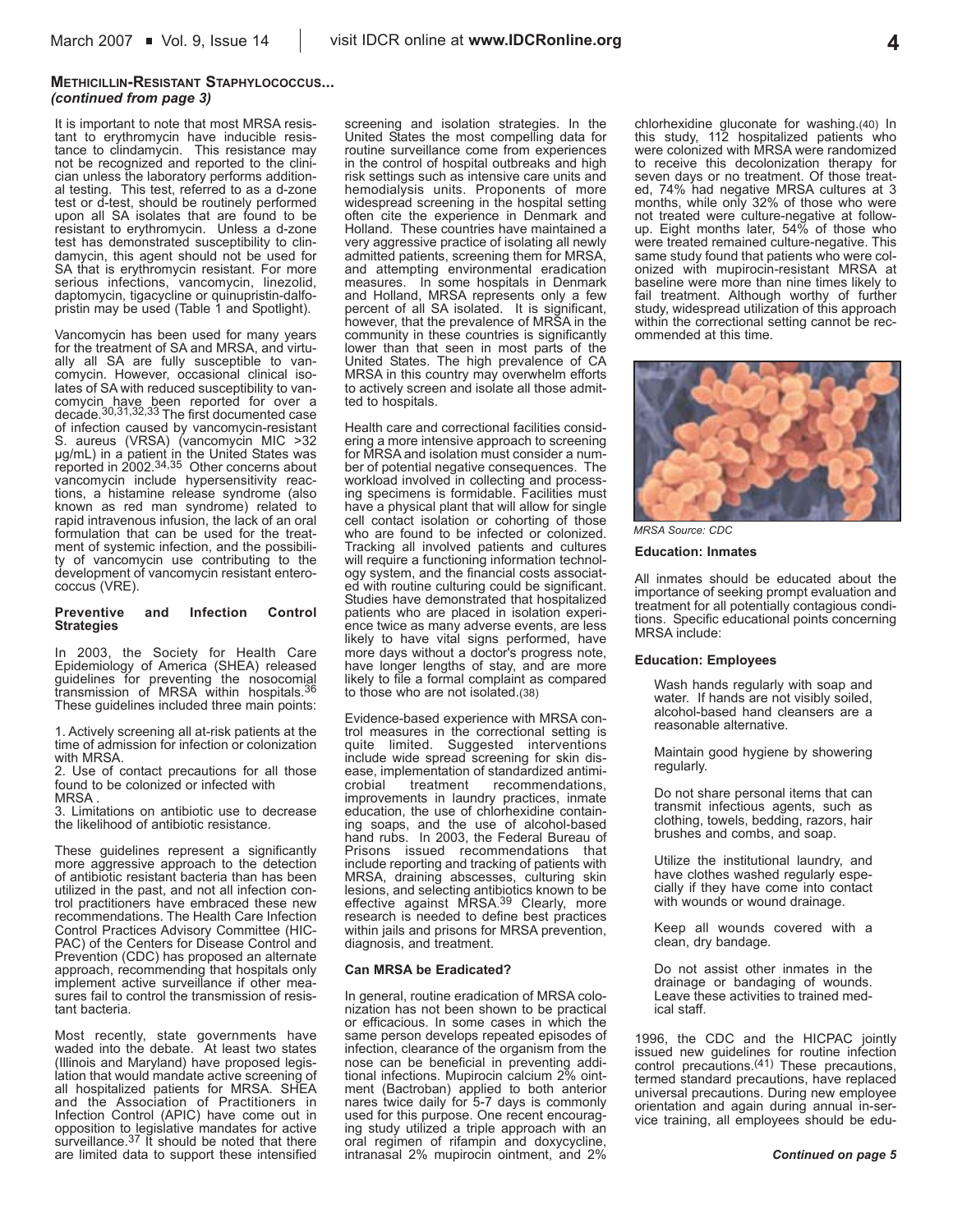# **METHICILLIN-RESISTANT STAPHYLOCOCCUS...** *(continued from page 4)*

cated concerning standard precautions that have been specifically modified for relevance in the correctional setting (See Standard Precautions 101). All employees should be made aware of their role in facilitating the rapid evaluation of all inmates who may have skin and other soft tissue infections.

In addition to standard precautions, the CDC has published transmission-based precautions to be used based upon the mechanism of transmission of specific organisms. Transmission-based precautions fall into three main categories: airborne, droplet, and contact. Airborne precautions are to be used for organisms that are transmitted via the respiratory route by small particle aerosols, such as Mycobacterium tuberculosis and Varicella zoster virus. Droplet precautions are used for organisms that are transmitted by larger droplets either through the air for short distances or by contaminated surfaces, such as influenza virus. Contact precautions are to be used for organisms that are transmitted by contact with the skin of an infected or colonized person or with contaminated surfaces. Examples include most diarrheal pathogens, lice, scabies, and MRSA. All correctional employees should be familiar with transmission based (contact) precautions that are appropriate for the correctional setting (See Standard Precautions 101).

The importance of infection control measures cannot be overemphasized, as even many healthcare professionals neglect hand washing. In an effort to improve hand hygiene, the use of alcohol-containing antiseptic scrubs is increasingly being encouraged. However, security concerns may lead to these particular disinfectants not being universally embraced in the correctional setting. Environmental surfaces that are used by multiple people should be routinely decontaminated.

Inmates commonly wash their own clothes using soap and tap water. This process may remove soil and odors, but does little to kill pathogenic organisms. Inmates should be educated that the only way to reliably remove organisms that can cause disease is to use the institutional laundry. A laundry temperature of at least 71 degrees Celsius (160 degrees F) for a minimum of 25 minutes has commonly been recommended to effectively kill microorganisms.42 Lower temperature washing at 22-50 degrees Celsius can effectively reduce microorganism concentrations when adequate amounts of chlorine bleach<br>are utilized.<sup>43,44</sup> The high temperatures achieved during drying and ironing are also microbicidal.

The involvement of experts in infection control and infectious diseases can be useful in both managing individual patients and establishing protocols specific to the unique needs

of each facility. Correctional facilities experiencing outbreaks of MRSA should seek assistance from their local and state health departments. MRSA outbreaks can be reported to CDC through state departments of corrections and state health departments (telephone: 800.893.0485). Preventing MRSA infections among inmates might be an important measure for preventing MRSA in the community outside the correctional facility. Additional information about MRSA is available at the CDC website (www.cdc.gov).45

# **Conclusions**

Infections due to MRSA have become an increasingly common cause of morbidity and mortality in this country. Outbreaks have been recognized within health care settings, long-term care facilities, and in a variety of community settings. Congregate living environments such as jails and prisons have been particularly impacted by this pathogen. A variety of measures can be implemented that can improve the prevention, early diagnosis, and treatment of disease attributable to MRSA. Research on best practices in jails and prisons is urgently needed to help guide correctional professionals in best addressing this problematic pathogen.

| <b>Antibiotic</b>                                  | <b>Route</b> | <b>Indications</b>                                                                                                     | <b>Routine Dose</b>                                           | <b>Major Side Effects</b>                                                                                                                               |
|----------------------------------------------------|--------------|------------------------------------------------------------------------------------------------------------------------|---------------------------------------------------------------|---------------------------------------------------------------------------------------------------------------------------------------------------------|
| Trimethoprim-Sulfamethoxazole<br>(Septra, Bactrim) | PO, IV       | Skin and soft tissue infec-<br>tions. Not specifically FDA<br>approved for infections due<br>to MRSA.                  | 1 double strength tablet<br>(160 mg TMP/800 mg<br>SMX) po bid | Anemia, neutropenia, rash,<br>pruritus, Stevens-Johnson<br>syndrome. Not recom-<br>mended during the third<br>trimester of pregnancy.                   |
| Minocycline (Minocin) and<br>Doxycycline (Doryx)   | PO           | Skin and soft tissue infec-<br>tions. Not specifically FDA<br>approved for infections due<br>to MRSA.                  | 100 mg po bid                                                 | Photosensitivity, rash. Not<br>recommended for use dur-<br>ing pregnancy.                                                                               |
| Clindamycin (cleocin)                              | PO, IV       | Skin and soft tissue infec-<br>tions, bone infections. Not<br>specifically FDA approved<br>for infections due to MRSA. | 300-600 mg po tid-qid                                         | Rash, Clostridium difficile<br>colitis                                                                                                                  |
| Rifampin (Rifampicin)                              | PO           | Should not be used as a<br>single agent. May be used<br>in combination for treat-<br>ment and eradication of<br>MRSA.  | 600 mg po gd                                                  | Rash. liver inflammation.<br>High frequency of drug-<br>drug interactions.                                                                              |
| Vancomycin (Vancocin)                              | IV           | Endocarditis, bacteremia,<br>bone/joint infections.                                                                    | 1000 mg q 12 hours                                            | Hypersensitivity reactions,<br>red man syndrome.                                                                                                        |
| Quinupristin -Dalfopristin<br>(Synercid)           | IV           | Skin and soft tissue infec-<br>tions.                                                                                  | 7.5 mg/kg q 8-12 hours                                        | Arthralgias, myalgias.                                                                                                                                  |
| Linezolid (Zyvox)                                  | IV, PO       | Skin and soft tissue infec-<br>tions, pneumonia.                                                                       | 600 mg q 12 hours                                             | Bone marrow suppression.<br>Note: Not recommended<br>for routine oral use due to<br>potential for inducing resis-<br>tance, toxicity, and high<br>cost. |
| Daptomycin (Cubicin)                               | IV           | Skin and soft tissue infec-<br>tions.                                                                                  | 4 to 6 mg/kg q day                                            | Myopathy.                                                                                                                                               |

# **Table 1. Antibiotic Treatment Options for MRSA**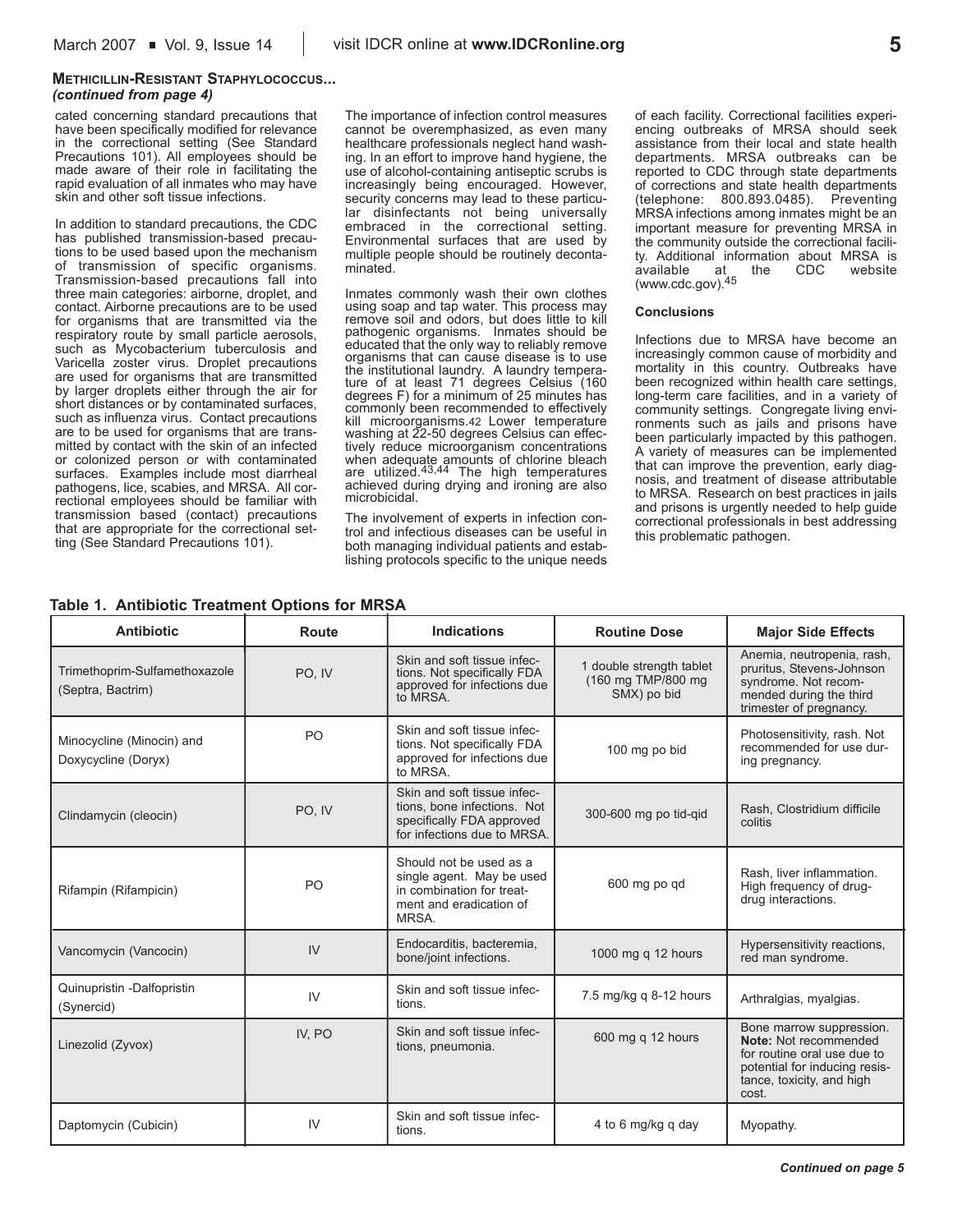# **METHICILLIN-RESISTANT STAPHYLOCOCCUS...** *(continued from page 5)*

#### *References*

*1 Kluytmans J, Van Belkum A, Verbrugh H. Nasal Carriage of Staphylococcus Aureus: Epidemiology, Underlying Mechanisms, and Associated Risks. Clin Microbiol Rev 1997;10:505-20* 

*2 Tuazon CV, Sheagren JN. Increased Rate of Carriage of Staphylococcus Aureus Among Narcotic Addicts. J Infect Dis 1974;129:275* 

*3 Kirmani N, Tuazon CV, Murray HW et al. Staphylococcus Aureus Carriage Rate of Patients Receiving Long term Hemodialysis. Arch Intern Med 1978; 138: 165-167 Tuazon CV, Perez A, Kishaba T et al. Staphylococcus Aureus Among Insulin Injecting Diabetic Patients: An Increased Carriage Rate. JAMA 1975;231:1272 4 Chambers HF. The Changing Epidemiology of Staphylococcus Aureus? Emerg Infect Dis. 2001; 7:178-82.*

*5 National Nosocomial Infections Surveillance System. National Nosocomial Infections Surveillance (NNIS) System report, data summary from January 1992 through June 2003, issued August 2003. Am J Infect Control. 2003;31:481-98 6Sanford MD, Widmer AF, Bale MJ, et al. Efficient Detection and Long-Term Persistence of the Carriage of Methicillin-Resistant Staphylococcus Aureus. Clin Infect Dis. 1994; 19:1123-1128* 

*7 Zinderman CE, Conner B, Malakooti, MA et al. Community-Acquired Methicillin-Resistant Staphylococcus Aureus Among Military Recruits. Emerging Infect Dis. May 2004;10(5):941-44*

*8 Kazakova SV, Hageman JC, Matava M et al. A Clone of Methicillin-Resistant Staphylococcus Aureus Among Professional Football Players. N Engl J Med. Feb 2005;352(5):468-75*

*9 Adcock PM, Pastor P, Medley F. Methicillin Resistant Staphylococcus Aureus in Two Day Care Centers. J Infect. Dis. Aug 1998;178(2):577-80*

*10 Methicillin-Resistant Staphylococcus Aureus Infections Among Competitive Sports Participants-Colorado, Indiana, Pennsylvania, and Los Angeles County, 2000-2003. MMWR 2003;52:793-95*

*11Methicillin-Resistant Staphylococcus Aureus Skin or Soft Tissue Infections in a State Prison-Mississippi, 2000. MMWR 2001;50:919-22* 

*12 Outbreaks of Community-Associated Methicillin-Resistant Staphylococcus Aureus Skin Infections-Los Angeles County, California, 2002-2003. MMWR 2003;52:88*

*13 Methicillin-Resistant Staphylococcus Aureus Infections in Correctional Facilities-Georgia, California, and Texas, 2001-2003. MMWR 2003;52:992-96 ONTR*

*14 Cook, H, Fuquay E, Vasquez G et al. Heterosexual Transmission of Community-Associated Methicillin-Resistant Staphylococcus Aureus. CID 2007;44:410-13 15 Miller L, Perdreau-Remington F, Bayer A, et al. Clinical and Epidemiologic Characteristics Cannot Distinguish Community-Associated Methicillin-Resistant Staphylococcus Aureus Infection from Methicillin-Susceptible S. Aureus Infection: A Prospective Investigation. CID 2007;44:471-482*

*16 Eveillard M, Martin Y, Hidri N, et al. Carriage of Methicillin Resistant Staphylococcus Aureus Among Hospital Employees: Prevalence, Duration, and Transmission to Households. Infect Control Hosp Epidemiol. 2004;25:114-20 17 Devine J, Cooke RP, Wright EP. Is Methicillin-Resistant Staphylococcus aureus (MRSA) Contamination of Ward-Based Computer Terminals a Surrogate Marker for*

*Nosocomial MRSA Transmission and Handwashing Compliance. J Hosp Infect 2001;48:72-75.*

*18 Bernard L, Kereveur A, Durand D, et al. Bacterial Contamination of Hospital Physicians' Stethoscopes. Infect Control Hosp Epidemiol 1999;20:626-28. 19 Breathnach AS, Jenkins DR, Pedler SJ. Stethoscopes as Possible Vectors of Infection by Staphylococci. BMJ 1992;305:1573-74.*

*20 Smith MA, Mathewson JJ, Ulert IA, et al. Contaminated Stethoscopes Revisited. Arch Intern Med 1996; 156: 82-84.*

*21 Cohen HA, Amir J, Matalon A, et al. Stethoscopes and Otoscopes: A Potential Vector of Infection? Fam Pract 1997;14:446-49.*

*22 Singh D, Kaur H, Gardner WG, et al. Bacterial Contamination of Hospital Pagers. Infect Control Hosp Epidemiol 2002;23:274-76.*

*23 Boyce JM, Chenevert C. Isolation Gowns Prevent Health Care Workers From Contaminating Their Clothing, and Possibly Their Hands, With Methicillin-Resistant Staphylococcus Aureus and Resistant Enterococci. 8th Annual Meeting of the Society for Healthcare Epidemiology of America; April 1998; Abstract S74:52. 24 Boyce JM, Potter-Bynoe G, Chenevert C, et al. Environmental Contamination Due to Methicillin-Resistant Staphylococcus Aureus: Possible Infection Control Implications. Infect Control Hosp Epidemiol 1997;18:622-27.*

*25 Neely AN, Maley MP. Survival of Enterococci and Staphylococci On Hospital Fabrics and Plastics. J Clin Microbiol 2000;38:724-26.*

*26 Engemann JJ, Carmeli Y, Cosgrove SE, et al. Adverse Clinical and Economic Outcomes Attributable to Methicillin Resistance Among Patients With Staphylococcus Aureus Surgical Site Infection. Clin Infect Dis 2003;36:592-98*

*27 Cosgrove SE, Qi Y, Kaye S, et al. The Impact of Methicillin Resistance in Staphylococcus Aureus Bacteremia on Patient Outcomes: Mortality, length of Stay, and Hospital Charges. Infect Control Hosp Epidemiol 2005;26:166-74*

*28 Cosgrove SE, Sakoulas G, Perencevich EN, et al. Comparison of Mortality Associated with Methicillin-Resistant and Methicillin-Susceptible Staphylococcus Aureus Bacteremia: a Meta-Analysis. Clin Infect Dis 2003;36:53-59*

*29 Miller L, Quan C, Shay A et al. A Prospective Investigation of Outcomes After Hospital Discharge for Endemic, Community Acquired Methicillin -Resistant and Susceptible Staphylococcus Aureus Skin Infection. CID 2007;44:483-92 L AND*

*30 Schmitz FJ, Fluit AC, Hafner D, et al. Development of Resistance to Ciprofloxacin, Rifampin, and Mupirocin in Methicillin-Susceptible and Resistant Staphylococcus Aureus Isolates. Antimicrob Agents Chemother 2000;44:3229-31. 31 O'Neill AJ, Cove JH, Chopra I. Mutation Frequencies for Resistance to Fusidic Acid and Rifampin in Staphylococcus Aureus. J Antimicrob Chemother 2001;47:647- 50.*

*32 Hiramatsu K, Hanaki H, Ino T, et al. Methicillin-Resistant Staphylococcus Aureus Clinical Strain with Reduced Vancomycin Susceptibility. J Antimicrob Chemother 1997;40:135-36*

*33 Fridkin SK, Hageman J, McDougal LK, et al, Vancomycin-Intermediate Staphylococcus Aureus Epidemiology Study Group. Epidemiological and Microbiological Characterization of Infections Caused by Staphylococcus Aureus with Reduced Susceptibility to Vancomycin, United States, 1997-2001. Clin Infect Dis. 2003;36:429-39*

*34 Staphylococcus Aureus Resistant to Vancomycin- United States, 2002. MMWR 2002;51(26): 565-67*

*35 Liu C, Chambers HF. Staphylococcus Aureus with Heterogeneous Resistance to Vancomycin: Epidemiology, Clinical Significance, and Critical Assessment of Diagnostic Methods. Antimicrob Agents Chemother. 2003;47:3040-45* 

*36 Muto CA, Jernigan JA, Ostrowsky BE et al. SHEA Guidelines for Preventing Nosocomial Transmission of Multidrug Resistant Strains of Staphylococcus Aureus and Enterococcus. Infect Control Hosp Epidem 2003;24:362-86* 

*37 Weber S, Huang S, Oriola, S. Legislative Mandates for the Use of Active Surveillance Cultures to Screen for Methicillin Resistant Staphylocccus Aureus and Vancomycin Resistant Enterococci. Position Statement from the Joint SHEA and APIC Task Force. 2007.*

*38 Stelfox HT, Bates DW, Redelmeier DA. Safety of Patients Isolated for Infection Control. JAMA 2003;290:1890-1905.*

*39 Federal Bureau of Prisons. Clinical Practice Guidelines for the Management of Methicillin-Resistant Staphylococcus Aureus (MRSA) Infections (October 2003). http://www.nicic.org/Resources/BOPMedicalGuidelines.aspx)* 

*40 Simor A, Phillips E, McGeer A, et al. Randomized Controlled Trial of Chlorhexidine Gluconate for Washing, Intranasal Mupirocin, and Rifampin and Doxycycline Versus No Treatment for the Eradication of Methicillin-Resistant Staphylococcus Aureus Colonization. Clin Infect Dis 2007;44: 178-85.*

*41 Garner JS. Guideline for Isolation Precautions in Hospitals. Hospital Infection Control Practices Advisory Committee. Infect Control Hosp Epidemiol 1996;17:53-80 42 Walter WG, Schillinger JE. Bacterial Survival in Laundered Fabrics. Appl Microbiol 1975;29: 368-73*

*43 Christian RR, Manchester JT, Mellor MT. Bacteriological Quality of Fabrics Washed at Lower- Than-Standard Temperatures in a Hospital Laundry Facility. Appl Env Microbiol 1983;45:591-97.*

*44 Blaser MJ, Smith PF, Cody HJ, Wang WL, LaForce FM. Killing of Fabric-Associated Bacteria in Hospital Laundry by Low Temperature Washing. J Infect Dis 1984;149:48-57.*

*45 http://www.cdc.gov/ncidod/dhqp/ar\_mrsa.html*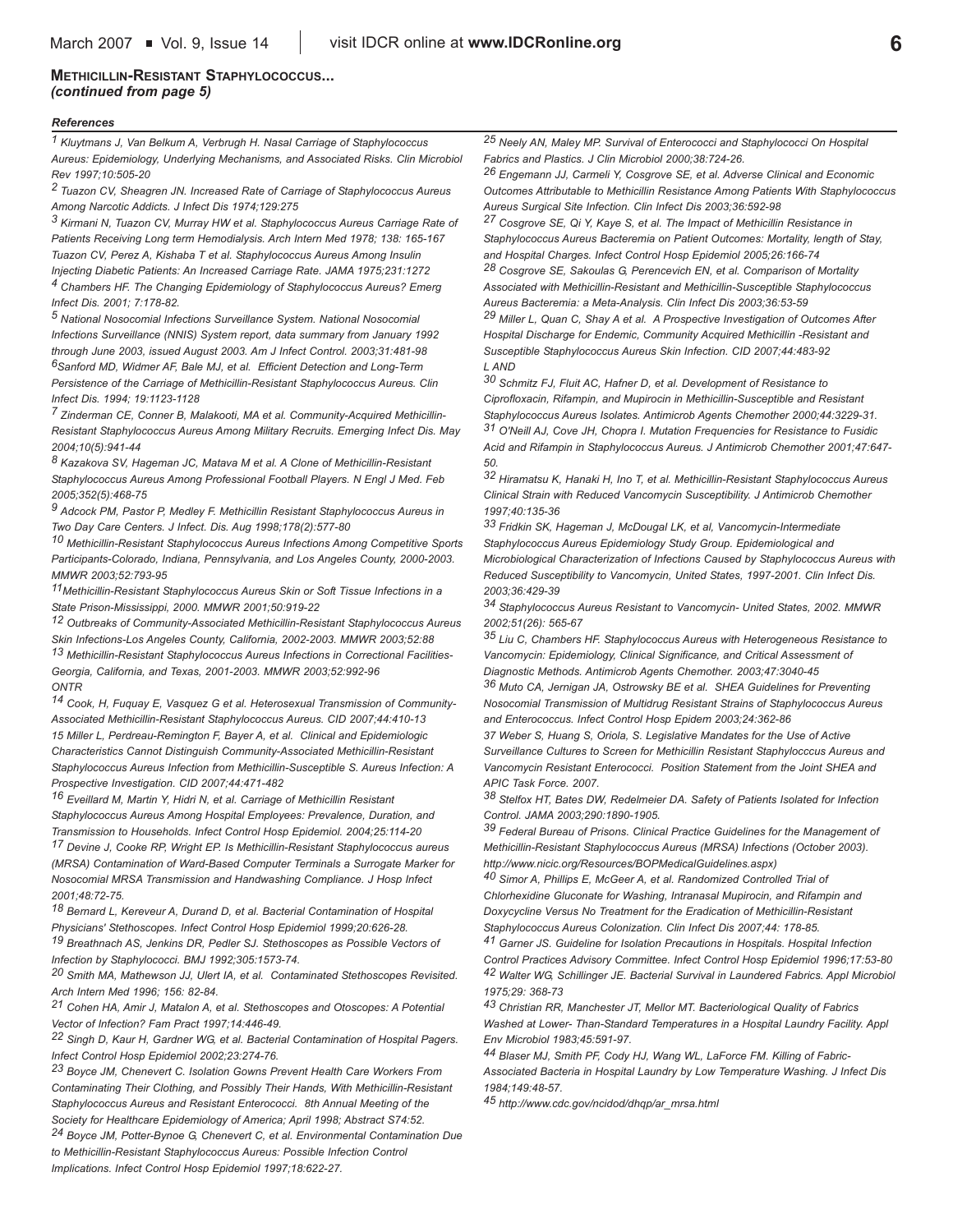# **SPOTLIGHT - NEWER ANTIBIOTICS FOR THE TREATMENT OF INFECTIONS CAUSED BY GRAM POSITIVE COCCI**

**Todd Correll, PharmD** University of North Carolina Infectious Diseases Clinic

Disclosures: Speaker - Gilead Sciences

### **Introduction**

Over the past several years a number of new antimicrobial agents have been approved by the United States Food and Drug Administration (FDA) for the treatment of Gram positive infections, and additional drugs for such organisms are likely to be developed. Tigecycline, daptomycin, linezolid and quin-upristin-dalfopristin are therapeutic alternatives to vancomycin when clinical failure to this drug occurs, in cases of infection with vancomycin resistant organisms or following intolerable side effects attributed to vancomycin. Although these newer agents provide alternative options to treat many Gram positive infections, vancomycin still remains the treatment of choice for many drug-resistant Gram positive organisms. In clinical trials, these newer agents<br>have often been proven to be non-inferior to (that is, not significantly worse than) van-comycin, but these studies have rarely been powered sufficiently to demonstrate superiority over vancomycin. While the new antimicro-bials have broadened the treatment options for a variety of difficult-to-treat infections, they are also are associated with an increase in drug acquisition costs and may cause significant adverse drug effects. Additionally, these drugs are not resistance-proof and reduced suscepti-bility to each has been documented. Below, we review the major new antimicrobials for<br>Gram positive infections and highlight their relative strengths and limitations.

### **Tigecycline**

Tigecycline is a glycylcycline antibiotic derived from the tetracyclines. Similar to the tetracy-clines, tigecycline is a bacteriostatic agent and inhibits bacterial growth by binding to the 30S ribosomal subunit. Cross-resistance between tigecycline and the tetracyclines is not univer-sal due to tigecycline's ability to overcome two key mechanisms of resistance: antibiotic efflux and ribosomal protection. Its spectrum of activity includes Gram positive, Gram negative and anaerobic organisms, including methicillinsensitive and -resistant *Staphylococcus*<br>species (i.e. MSSA and MRSA), vancomycinsensitive (VSE) and -resistant *Enterococcus* species (VRE), *Streptococcus* species, E. coli, Acinetobacter species, Klebsiella species, Enterobacter species, S. maltophilia, Citrobacter species, and Serratia. The drug has excellent activity against anaerobic organisms including *Bacteroides* species.

Tigecycline also has in *vitro* activity against *Mycobacterium* species, but there are limited clinical data to support its use for these organisms. Importantly, tigecycline does not have anti-pseudomonal activity and has limited activity against Proteus species and *Providencia* species.

Tigecycline is only available as an injection and is administered parenterally as a 1-hour infu-sion. It has an extended half-life ranging from 37 to 67 hours and undergoes hepatic metabolism. Tigecycline produced high levels in tis-sues, including the lung, skin and gastrointestinal organs; however, levels do not routinely exceed the MIC of the organism in the serum or urine. Tigecycline also does not penetrate into the central nervous system (CNS) and is not eliminated through the kidneys. Thus, tige-cycline should not routinely be used for catheter-related blood infections, bacteremias, endocarditis, brain abscesses, meningitis or

urinary tract infections due to poor penetration to these sites of infection. Tigecycline requires a 100 mg IV loading dose followed 50 mg IV every 12 hours (See Table 2). Dose reduction is recommended for patients with moderate-tosevere liver dysfunction. The overall incidence of adverse events did not different between tigecycline and the comparator agents in ran-domized studies with the exception of nausea and vomiting, which occurred in 20-35% of patients.<sup>1,2</sup> The frequency and severity of these symptoms tend-to-be dose related and dissipate after the first 2-3 days of therapy in the majority of patients. Premedication wit antiemetic agents (i.e. promethazine) 30 min-utes prior to the tigecycline administration may decrease the incidence of nausea and vomiting. Other side effects included headache and pruritis.

Tigecycline is FDA-approved for the manage-ment of complicated skin and soft tissue infections and complicated intra-abdominal infec-tions. A New Drug Application has been sub-mitted to the FDA for the treatment of hospital-acquired pneumonia and ventilator-associated pneumonia.

# **Daptomycin**

Daptomycin is a cyclic lipopeptide antibiotic and the first member of the class to be FDA approved. Daptomycin is bactericidal, and its mechanism of action is through the insertion of the drug's lipophilic tail into the bacterial cell membrane causing cell wall depolarization.<br>This allows for potassium efflux leading to inhi-<br>bition of DNA, RNA and protein synthesis - ulti-<br>mately resulting in cell death. Unlike van-<br>comycin and beta-lactam agents such cell lysis and thus, endotoxins from being released. This, theoretically, can be advantageous as some toxins released from infected cells can cause inflammatory reactions. Its spectrum of activity is limited to Gram positive organisms, including MRSA and MSSA, Glycopeptide-Intermediately Resistant *Staphylococcus*, vancomycin-sensitive and-resistant *Enterococcus* species and *Streptococcus* species. Like vancomycin and beta-lactams, daptomycin has been shown to have synergistic effects when used with aminoglycosides and rifampin.

Daptomycin is only available as an injection and is administered parenterally as a 30-<br>minute infusion. Similar to aminoglycosides and fluorquinolones, daptomycin displays concentration-dependent-killing and a post-antibi-otic effect. Its half-life is approximately 8 hours, allowing for once-daily dosing. Early studies demonstrated an increase risk of rhabdomyolysis when daptomycin was administered twice a day. However, the risk of rhabdomyolysis is low when administering dapto-mycin once-daily. Daptomycin obtains high aconcentrations in the serum and in most tis-sue compartments. It undergoes renal elimination requiring dose reductions for patients with severe renal dysfunction. Daptomycin does not penetrate the cerebral spinal fluid (CSF) and should not be used for the management of meningitis or brain abscesses. Additionally, daptomycin is inactivated in the lung by surfactant and is not effective for the treatment of pneumonia.

The dose of daptomycin is 4-6 mg/kg IV daily depending on the site of infection (See Table 2). Elevated creatine phophokinase (CPK) may occur with daptomycin therapy. Baseline CPK level and follow-up levels should be monitored. If elevations occur, daptomycin should be discontinued in patients who are asymptomatic with CPK levels 10 times the upper limit of normal or in patients who are symptomatic with CPK levels 5 times the upper limit of normal.

Daptomycin is FDA-approved for the management of complicated skin and soft tissue infec-tions and Staphylococcus bacteremias with or without right-sided, native valve endocarditis.

### **Linezolid**

Linezolid is the first antimicrobial agent in the oxazolidinone class and exerts its antibacterial effect by binding to the 50S subunit of the ribo-some, preventing 70S formation and resulting in inhibition of bacterial synthesis. Its spectrum of activity consists of Gram positive organisms, including methicillin-sensitive and -resistant *Staphylococcus* species, vancomycin-sensitive and -resistant *Enterococcus* species, *Streptococcus* species.

Linezolid is available in oral and injectable for-mulations. Due to high bioavailability, linezolid can be converted from the intravenous formulation to the oral formulation at the same dose. Linezolid achieves high concentrations in the lung, liver, spleen, skin and vascular system. Linezolid concentrations 30-60% of plasma levels have been identified in the CSF in case reports. Approximately 60-70% of the drug is<br>eliminated via the biliary system with remaining<br>drug elimination via the kidney. The standard<br>dose is 600 mg IV or PO every 12 hours (see<br>Table 2). Dose reductions are not requ patients with renal or hepatic dysfunction.

Long-term use of linezolid has been associat-ed with optic neuritis, peripheral neuropathy and bone marrow suppression. The most commonly reported hematologic side effect attributed to linezolid is thrombocytopenia - occur-ring in up to 30% of recipients. However, more recent data has demonstrated the risk of linezolid-induced thrombocytopenia is similar to vancomycin when administered for less than<br>14 days.<sup>3</sup> Linezolid is a weak MOA-I type B inhibitor and has been associated with serotonin syndrome when used concomitant serotonergic agents. Serotonin syndrome secondary to linezolid is uncommon and does not preclude the use of linezolid with serotonergic agents. However, patients should be carefully monitored for clinical signs and symptoms of serotonin syndrome when initiating these<br>agents.together.<sup>4-6</sup>

Linezolid is FDA-approved for the treatment of vancomycin-resistant *Enterococcus faecium* infections (VRE), nosocomial pneumonia, complicated and uncomplicated skin and soft tissue infections and community acquired pneumonia.

### **Quinupristin-dalfopristin**

Quinupristin-dalfopristin is a 30:70 mixture of a streptogramin B and A. Quinupristin-dalfopristin inhibits bacterial synthesis by binding to the 50S ribosomal subunit. When administered individually, quinupristin and dalfopristin exert modest antimicrobial activity and are usu-ally bacteriostatic. When administered concomitantly, quinupristin and dalfopristin are more potent and able to overcome antimicro-bial resistance. The spectrum of activity of this drug is limited to Gram positive organisms, including methicillin-sensitive and -resistant *Staphylococcus* spp and *Streptococcus* spp. Of note, Quinupristin-dalfpristin is only active against *Enterococcus* faecium, including vancomycin-resistant strains, and is not active against *Enterococcus* faecalis.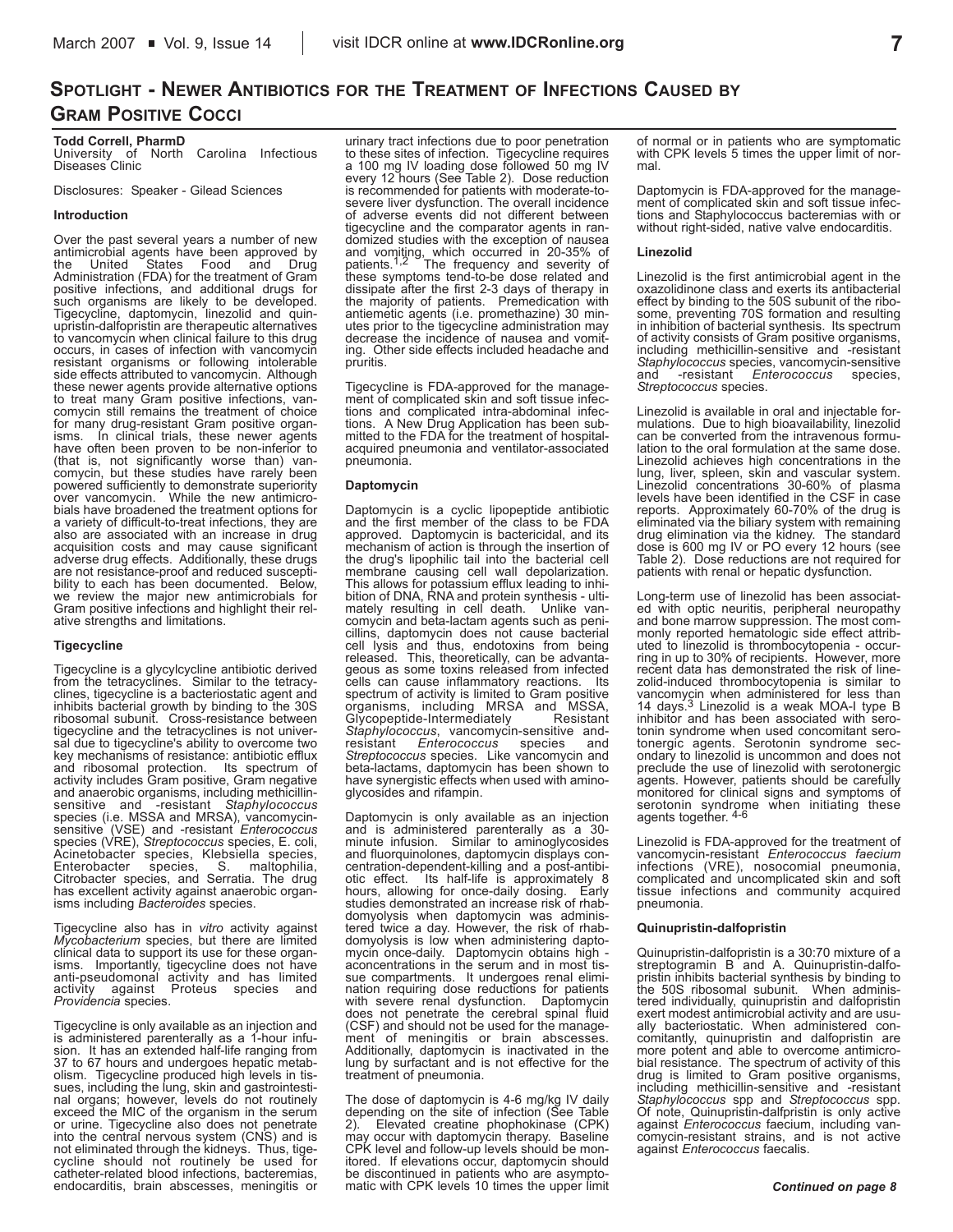# **SPOTLIGHT - NEWER ANTIBIOTICS...** *(continued from page 7)*

Quinupristin-dalfopristin is only available as an injection and is preferably administered through a central venous catheter as it is often causes thrombophlebitis. The recommended quinupristin-dalfopristin dose is 7.5 mg/kg IV every 8 to 12 hours (See Table 2). It undergoes extensive hepatic metabolism and is not renally eliminated. Quinupristin-dalfopristin inhibits CYP450 3A4, which may result in increased drug concentrations for agents metabolized by this hepatic process. Due to its hepatic metabolism, quinupristin-dalfopristin may cause elevations of AST and/or ALT as well as elevations in total bilirubin. Approximately 10% of patients will develop severe arthralgias and myalgias during quin-upristin-dalfopristin therapy. Due to alternative agents with more extensive clinical data and more tolerable side effect profiles, quinupristindalfopristin should be reserved for treatment failures or when alternate agents cannot be administered.

Quinupristin-dalfopristin is FDA-approved for the management of vancomcyin Resistant *Enterococcus* faecium infections, including bacteremia and complicated skin and soft tissue infections.

### **Gram positive agents in drug development**

Several pharmaceutical companies have Gram positive agents in clinical trials. Oritavancin, dalbavancin and televancin are members of a new antibiotic class called the lipoglycopeptides. Lipoglycopeptides possess Gram positive antibacterial activity including organisms with decreased vancomycin susceptibilities. Dalbavancin and televancin have received

Fast Track status from the FDA for approval consideration and may be available by the middle of 2007 to early 2008. Another agent which has received Fast Track status is ceftobiprole, a cephalosporin with broad Gram negative and Gram positive antimicrobial activity, including<br>Pseudomonas and methicillin-resistant methicillin-resistant<br>Similar to other *Staphylococcus* spp. cephalosporins, ceftobiprole is not effective against *Enterococcu*s spp.

#### **Conclusion**

As Gram positive infections - including antimicrobial resistant strains - continue to emerge as a major cause of community, institutional and hospital acquired infections, development of new agents to treat these infections is critical. Newer agents for infections caused by Gram positive organisms have a number of strengths and limitations compared to older agents such as vancomycin. Clinicians need to become familiar with these drugs in order to prescribe them safely and appropriately.

*We would like to encourage our readers who receive IDCR via mail to change your subscription to either fax or email. Please fill out the subscription information below or change your subscription online at www.IDCRonline.org.* 

### *References*

*1 Babinchak T, Ellis-Grosse E, Dartios N, et al. The Efficacy and Safety of Tigecycline for the Treatment of Complicated Intra-Abdominal Infections: Analysis of Pooled Clinical Trial Data. Clinical Infectious Diseases 2005;41:S354-67.*

*2 Ellis-Grosse EJ, Babinchak T, Dartois N, et al. The Efficacy and Safety of Tigecycline for the Treatment of Skin and Skin-Structure Infections: Results of 2 Double-Blind Phase 3 Comparison Studies with Vancomycin-Aztreonam. Clinical Infectious Diseases 2005;41:S341-53.*

*3.Rao N, Ziran BH, Wagener MM, Santa ER, Yu VL. Similar hematologic effects of long-term linezolid and vancomycin therapy in a prospective observational study of patients with orthopedic infections. Clinical Infectious Diseases 2004;38(8):1058-64.*

*4.Huang V, Gortney JS. Risk of serotonin syndrome with concomitant administration of linezolid and serotonin agonists. Pharmacotherapy. 2006 Dec;26(12):1784-93.*

*5.Taylor JJ, Wilson JW, Estes LL. Linezolid and serotonergic drug interactions: a retrospective survey. Clinical Infectious Diseases 2006;43(2):180-87. 6.Lawrence KR, Adra M, Gillman PK. Serotonin toxicity associated with the use of linezolid: a review of postmarketing data. . Clinical Infectious Diseases 2006;42(11):1578-83.*

# **Table 2. New Agents for the Management of Gram Positive Infections**

| Agent                                       | <b>Adult Dose &amp;</b><br><b>Frequency</b>                                                                                                                                                           | <b>In Vitro Activity</b>                                                                                                                                                                                                                                             | <b>FDA-Approved</b><br><b>Indications</b>                                                                                                                                                                                                                                       | <b>Side Effect</b><br><b>Profile/Comments</b>                                                                                                                                                                                                                                                            |  |
|---------------------------------------------|-------------------------------------------------------------------------------------------------------------------------------------------------------------------------------------------------------|----------------------------------------------------------------------------------------------------------------------------------------------------------------------------------------------------------------------------------------------------------------------|---------------------------------------------------------------------------------------------------------------------------------------------------------------------------------------------------------------------------------------------------------------------------------|----------------------------------------------------------------------------------------------------------------------------------------------------------------------------------------------------------------------------------------------------------------------------------------------------------|--|
| Linezolid<br>(Zyvox)                        | 600 mg IV or PO Q12h<br>No dose adjustments for<br>renal or hepatic dysfunc-<br>tion                                                                                                                  | S. aureus<br>(MSSA and MRSA)<br>Streptococcus spp<br>Enterococcus spp<br>(including VRE)                                                                                                                                                                             | Vancomycin-resistant<br>Enterococcus faecium<br>infections<br>Nosocomial<br>$\overline{\phantom{0}}$<br>pneumonia<br>Complicated &<br>$\overline{\phantom{a}}$<br>uncomplicated skin an<br>soft-tissue infection<br>Community-acquired<br>$\overline{\phantom{a}}$<br>pneumonia | Bone marrow suppression, especially<br>thrombocytopenia<br>- Prolonged use (>14 days)<br>- Overdoses<br>GI intolerance<br>$\overline{\phantom{0}}$<br>Rare events include serotonin syn<br>drome when administered with con<br>comitant serotonergic agents, optic<br>neuritis and peripheral neuropathy |  |
| Daptomycin<br>(Cubicin)                     | Superficial infections: 4<br>mg/kg IV Q24h<br>Severe or systemic infec-<br>tions: 6 mg/kg IV Q24h<br>Dose adjustment for renal<br>dysfunction (CrCl <30<br>including HD): 4 to 6<br>mg/kg Q48h        | S. aureus<br>(MSSA and MRSA)<br>Streptococcus spp<br>Enterococcus spp<br>(including VRE)                                                                                                                                                                             | Complicated skin and<br>soft-tissue infection<br>Staphylococcus<br>$\overline{a}$<br>bacteremia<br>Right-sided nativ<br>$\overline{\phantom{a}}$<br>valve endocarditis due<br>to Staphylococcus                                                                                 | Elevations in CK that may cause rha<br>domyolysis<br>Inactivated by surfactant and should<br>not be used for treatment of<br>pneumonia                                                                                                                                                                   |  |
| Tigecycline<br>(Tygacil)                    | 100 mg IV Loading dose<br>followed 12 hours after by<br>50 mg IV Q12h<br>Dose adjustment for<br>severe hepatic dysfunc-<br>tion: 100 mg IV Loading<br>dose followed 12 hours<br>after by 25 mg IVQ12h | <b>Gram Positive</b><br>S. aureus<br>(MSSA and MRSA)<br>Streptococcus spp<br>Enterococcus spp<br>(including VRE)<br><b>Gram Negative</b><br>Acinetobacter spp<br>E. coli<br>Klebsiella spp.<br>Enterbacter spp.<br>Citrobacter spp<br>S. maltophilia<br>Serratia spp | Complicated intra<br>$\overline{\phantom{a}}$<br>abdominal infections<br>Complicated skin and<br>soft-tissue infection<br>New Drug Application<br>(NDA) submitted for<br>hospital-acquired<br>pneumonia                                                                         | Nausea and vomiting (15-25%);<br>usually diminishes after 2-3 days<br>of therapy<br>Does not concentrate in serum or<br>urine; should not be routinely used for<br>bacteremias and/or urinary tract<br>infections                                                                                        |  |
| Quinupristin/<br>Dalfopristin<br>(Synercid) | 7.5 mg/kg IV Q8-12h<br>No dose adjustment is<br>needed for hepatic or<br>renal dysfunctionneeded<br>for hepatic or renal dys-<br>function                                                             | Anaerobes<br>S. aureus<br>(MSSA and MRSA)<br>Streptococcus spp<br>Enterococcus faecium<br>(including VRE)                                                                                                                                                            | Vancomycin-resistant<br>Enterococcus faecium<br>infections includin<br>bacteremia<br>Complicated skin an<br>soft-tissue infection                                                                                                                                               | Arthralgias and/or myalgias<br>Thrombophlebitis<br>Inflammation and/or pain at<br>infusion site<br>Drug interactions may occur as inhibits<br>CYP3A4, a major metabolic pathway<br>for certain medications                                                                                               |  |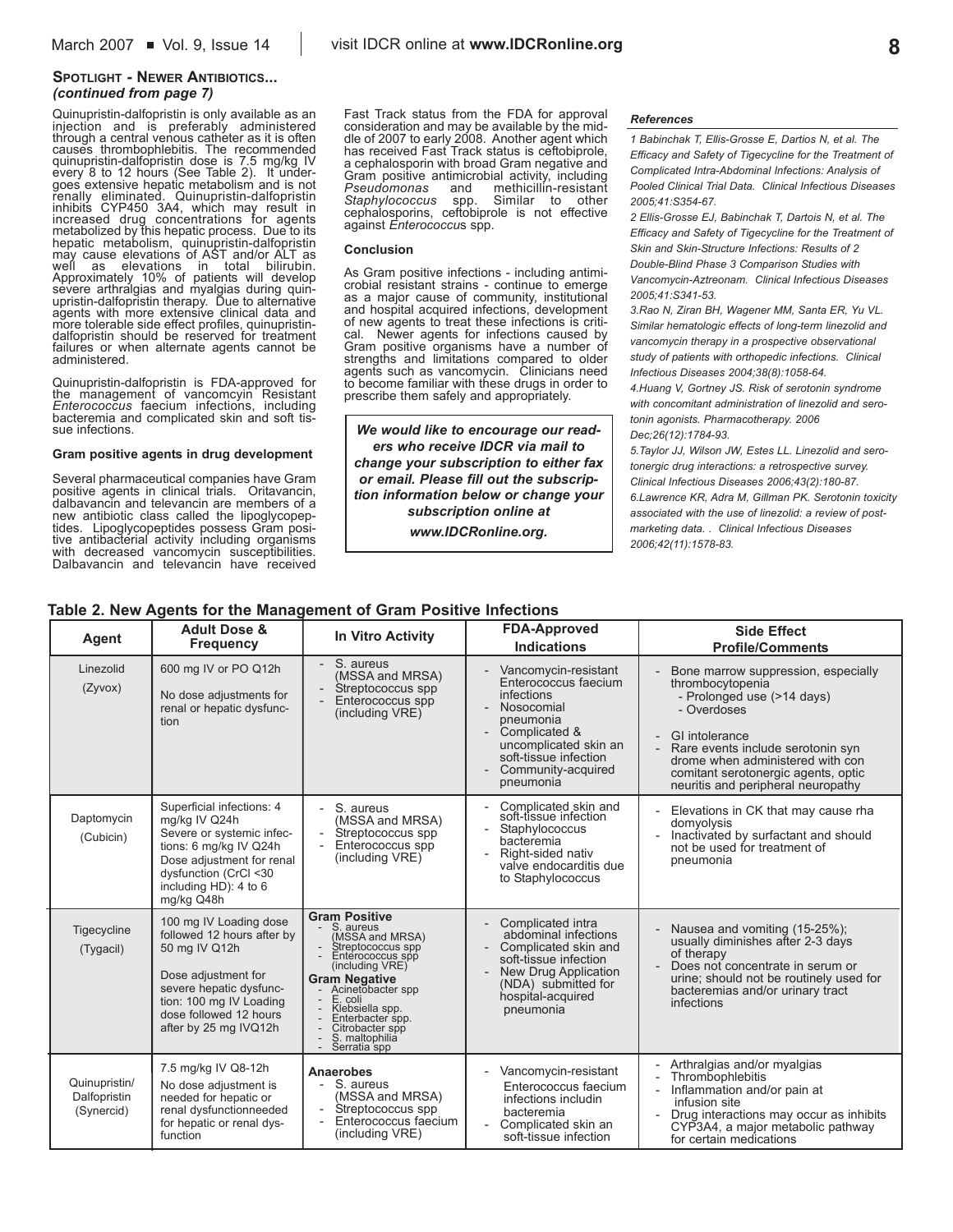# **STANDARD PRECAUTIONS 101**

# **Proposed Standard Precautions For All Patient Care Activities Within the Correctional Setting**

| Area                                                         | <b>Comments</b>                                                                                                                                                                                                                                                                                                                                                                                                                                                                                   | <b>Recommendations</b>                                                                                                                                                                                                                                                                                                                                                                                                                                                                               |  |
|--------------------------------------------------------------|---------------------------------------------------------------------------------------------------------------------------------------------------------------------------------------------------------------------------------------------------------------------------------------------------------------------------------------------------------------------------------------------------------------------------------------------------------------------------------------------------|------------------------------------------------------------------------------------------------------------------------------------------------------------------------------------------------------------------------------------------------------------------------------------------------------------------------------------------------------------------------------------------------------------------------------------------------------------------------------------------------------|--|
| Hand hygiene:<br>Hand washing                                | Most infections are transmitted from<br>person to person, often on the hands<br>of health care workers. Routine use<br>of soap and water is the most effec-<br>tive way to remove dirt and potential-<br>ly pathogenic organisms. Alcohol-<br>based hand washes are also very<br>effective, and may be useful adjuncts<br>to hand washing with soap and<br>water.<br>Potential safety and security issues<br>must be addressed prior to the intro-<br>duction of alcohol- based hand wash-<br>es. | Hands should be washed routinely, regardless of whether gloves were worn:<br>after touching body fluids or contaminated items<br>before eating<br>$\overline{\phantom{a}}$<br>after using the restroom<br>when hands are visibly dirty<br>before moving from one patient to another<br>when moving from a contaminated to a clean site on the same patient                                                                                                                                           |  |
| Hand hygiene:<br>Artificial<br>fingernails                   | The wearing of artificial fingernails by<br>HCWs has been associated with the<br>transmission of resistant organisms.                                                                                                                                                                                                                                                                                                                                                                             | HCWs should avoid wearing artificial fingernails while providing health care.                                                                                                                                                                                                                                                                                                                                                                                                                        |  |
| Hand hygiene:<br><b>Rings</b>                                | The wearing of rings by HCWs has<br>been associated with an increased<br>risk for transmission of bacteria to<br>patients.                                                                                                                                                                                                                                                                                                                                                                        | HCWs should limit the wearing of rings while providing health care.                                                                                                                                                                                                                                                                                                                                                                                                                                  |  |
| Personal protective<br>equipment: Gloves                     |                                                                                                                                                                                                                                                                                                                                                                                                                                                                                                   | Gloves should be worn if contact with blood or another potentially contagious body<br>fluid is likely. Sweat is not a potentially infectious fluid.<br>Gloves do not replace the need for hand washing.<br>Gloves are intended for single use.                                                                                                                                                                                                                                                       |  |
| Personal protective<br>equipment: Goggles<br>and face shield |                                                                                                                                                                                                                                                                                                                                                                                                                                                                                                   | Goggles and face shields are not a part of standard precautions. Consider the use of<br>goggles or face shields if involved in a procedure that may lead to splashing of body<br>fluids.                                                                                                                                                                                                                                                                                                             |  |
| Personal protective<br>equipment: Gowns                      | Disposable gown                                                                                                                                                                                                                                                                                                                                                                                                                                                                                   | A gown should be used if contact with blood, potentially contagious body fluids, or a<br>contaminated environmental surface is likely.                                                                                                                                                                                                                                                                                                                                                               |  |
| Sharps                                                       |                                                                                                                                                                                                                                                                                                                                                                                                                                                                                                   | Always have a puncture resistant leak proof container at the site where a sharp<br>instrument is used.<br>If necessary to use a sharp instrument in a cell, take along a portable sharps container for immediate disposal of used sharp instrument.<br>Immediately dispose of all used sharps in a sharps container.<br>Do not transport used sharps except in an approved sharps container Do not pass used sharps from person to person.<br>Do not bend, break, or recap sharps prior to disposal. |  |
| Housing of inmate<br>patients                                | Overcrowding can facilitate the trans-<br>mission of many contagious illness-<br>es.                                                                                                                                                                                                                                                                                                                                                                                                              | Avoid overcrowding.                                                                                                                                                                                                                                                                                                                                                                                                                                                                                  |  |
| Patient hygiene                                              | Poor hygiene can facilitate the trans-<br>mission of may contagious illnesses.                                                                                                                                                                                                                                                                                                                                                                                                                    | Inmates should have access to:<br>soap and water<br>showers                                                                                                                                                                                                                                                                                                                                                                                                                                          |  |
| Laundry                                                      | Inadequate supply of clean clothing<br>and linen can facilitate the transmis-<br>sion of many contagious illnesses.                                                                                                                                                                                                                                                                                                                                                                               | Inmates should be provided an ample supply of clean laundry.<br>Inmates who have conditions that predispose to soiling clothing with blood/body flu-<br>immates who have conditional laundry access.<br>ids should be provided additional laundry access.<br>Inmates should be discouraged from washing their own clothing. Soap and water<br>can remove dirt and odors, but cannot disinfec<br>Laundry workers should utilize appropriate PPE.                                                      |  |
| Housekeeping                                                 | Environmental surfaces can be a<br>source of transmission of contagious<br>organisms.                                                                                                                                                                                                                                                                                                                                                                                                             | All inmate housing areas should be cleaned on a regular schedule utilizing approved<br>disinfectants.<br>Common areas such as booking and bus screen areas, showers, toilets, day rooms, gymnasiums, weight equipment, and clinic waiting rooms should be cleaned fre-<br>quently.                                                                                                                                                                                                                   |  |
| Transportation                                               | Transportation vehicles can be a<br>source of transmission for a variety<br>of contagious illnesses.                                                                                                                                                                                                                                                                                                                                                                                              | Perform transportation in a hygienic manner while adhering to all listed standard pre-<br>cautions.                                                                                                                                                                                                                                                                                                                                                                                                  |  |
| Access to<br>medical care                                    | Barriers to health care have been<br>found to be a risk factor for MSRA<br>infection.                                                                                                                                                                                                                                                                                                                                                                                                             | Attempts should be made to remove barriers to access to care for those who have<br>potentially contagious skin and soft tissue infections.                                                                                                                                                                                                                                                                                                                                                           |  |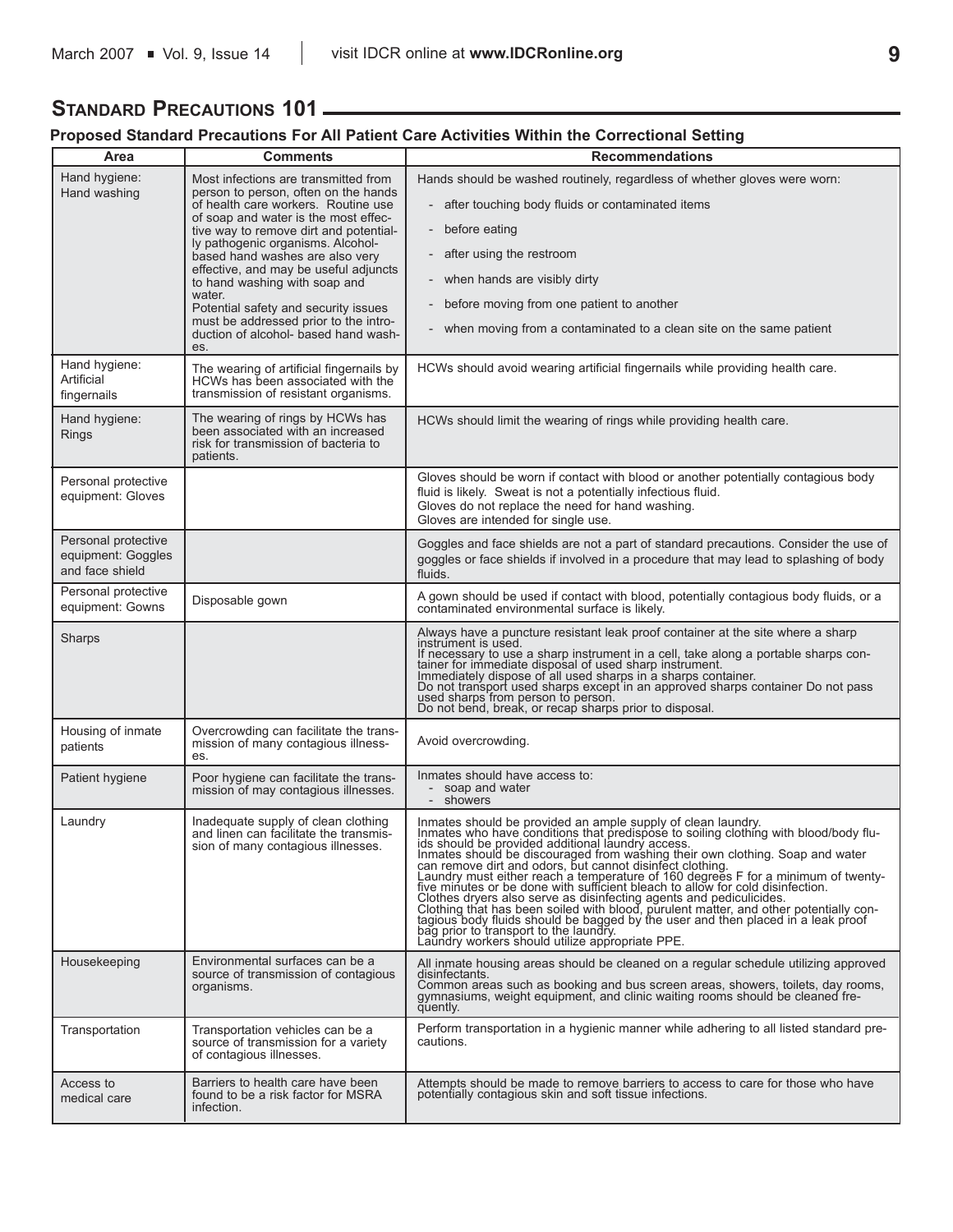# **Proposed Transmission Based (Contact) Precautions for Patients with Confirmed/Suspected MRSA in the Correctional Setting**

| Area                             | <b>Comments</b>                                                                                                                                                          | <b>Recommendations</b>                                                                                                                                                                                                                                                                                                                                                                                                                                                                |  |  |
|----------------------------------|--------------------------------------------------------------------------------------------------------------------------------------------------------------------------|---------------------------------------------------------------------------------------------------------------------------------------------------------------------------------------------------------------------------------------------------------------------------------------------------------------------------------------------------------------------------------------------------------------------------------------------------------------------------------------|--|--|
| Hand hygiene                     | As per standard precautions.                                                                                                                                             | As per standard precautions.                                                                                                                                                                                                                                                                                                                                                                                                                                                          |  |  |
| Personal protective<br>equipment | Gloves                                                                                                                                                                   | Gloves should be worn whenever entering the room of a patient who is on contact<br>precautions for MRSA.<br>Gloves should be removed and discarded prior to leaving the patient's room.                                                                                                                                                                                                                                                                                               |  |  |
| Personal protective<br>equipment | Eye protection, face shields                                                                                                                                             | Eye protection and face shields are generally not a part of standard precautions to<br>prevent the transmission of MRSA. These items should only be used during proce-<br>dures that are likely to cause splashing of body fluids into the eyes or mouth.                                                                                                                                                                                                                             |  |  |
| Personal protective<br>equipment | Disposable gown                                                                                                                                                          | A gown should be worn whenever entering the room of a patient who is on contact<br>precautions for MRSA.                                                                                                                                                                                                                                                                                                                                                                              |  |  |
| Sharps                           | Sharps injuries are not a common<br>mechanism for the transmission of<br>MRSA.                                                                                           | As per standard precautions.                                                                                                                                                                                                                                                                                                                                                                                                                                                          |  |  |
| Patient care<br>equipment        | Patient care equipment (stetho-<br>scopes, blood pressure cuffs, oto-<br>scopes, etc.) can become contami-<br>nated and lead to transmission of<br>pathogenic organisms. | Avoid sharing patient care equipment that has been used on patients who are on<br>contact precautions. If sharing is unavoidable, clean/disinfect the equipment before<br>re-use.                                                                                                                                                                                                                                                                                                     |  |  |
| Housing of inmate<br>patients    | Overcrowding and contact with a per-<br>son who is infected or colonized with<br>MRSA have been found to be risk<br>factors for MRSA infection.                          | In addition to the measures noted in standard precautions:<br>If available, utilize single cell housing for inmates who have draining skin<br>lesions presumed or confirmed to be secondary to MRSA.<br>If single cell housing is not available, cohort those who have draining skin<br>lesions in a dedicated dormitory setting.<br>Inmates who have draining skin lesions and who are unable or unwilling to<br>maintain personal hygiene should be placed in an infirmary setting. |  |  |
| Patient hygiene                  | Poor hygiene has been found to be a<br>risk factor for MRSA infection.                                                                                                   | As per standard precautions.                                                                                                                                                                                                                                                                                                                                                                                                                                                          |  |  |
| Access to medical<br>care        | Barriers to health care have been<br>shown to be risk factors for MRSA<br>infection.                                                                                     | In addition to the details in standard precautions, consideration should be given to<br>the establishment of dedicated wound care clinics and/or wound care teams that<br>attend to inmates in their cells/dorms.                                                                                                                                                                                                                                                                     |  |  |
| Laundry                          | Inadequate supply of clean clothing<br>and linen has been found to be a risk<br>factor for MRSA infection.                                                               | As per standard precautions.                                                                                                                                                                                                                                                                                                                                                                                                                                                          |  |  |
| Housekeeping/<br>sanitation      | Environmental surfaces can be a<br>source of MRSA transmission.                                                                                                          | As per standard precautions.<br>In addition, implement frequent and terminal cleaning/disinfection of clinical areas<br>and housing of those who are infected with MRSA. Surfaces should be cleaned with<br>either a 1:100 solution of diluted bleach or an EPA-registered hospital disinfectant.                                                                                                                                                                                     |  |  |
| Transportation                   |                                                                                                                                                                          | In addition to the details in standard precautions:<br>Limit inmate movement to that which is medically/legally necessary.<br>Utilize dressings that entirely cover any skin lesions and contain any drainage<br>$\overline{\phantom{a}}$<br>precautions.<br>Use disposable or washable restraints.<br>Clean transportation vehicle after transport of the infected person.<br>$\overline{\phantom{0}}$                                                                               |  |  |
| Inmate activities                | A variety of activities have been<br>shown to lead to person-to-person<br>transmission of MRSA.                                                                          | In addition to the details in standard precautions, those who have draining wounds<br>should be excluded from:<br>Communal/contact athletic activities<br>Culinary employment<br>$\overline{\phantom{a}}$<br>School attendance<br>$\overline{\phantom{a}}$<br>Chapel<br>$\overline{\phantom{0}}$<br>Other non-essential group activities<br>$\overline{\phantom{0}}$                                                                                                                  |  |  |

# **RESOURCES**

**Bureau of Prisons Clinical Practice Guidelines for the Management of MRSA. August 2005.** 

www.bop.gov/news/PDFs/mrsa.pdf

**County of Los Angeles, Department of Health Services, Public Health. Guidelines for Reducing the Spread of Staph/CAMRSA in Non-Healthcare Settings.** www.lapublichealth.org/acd/docs/MRSA/MRSA\_Guideline\_12\_20\_04.pdf

**King County Public Health, Seattle, WA. Interim Guidelines for Evaluation and Management of Community- Associated MRSA Infections in Outpatient Settings. September 2004.** 

www.metrokc.gov/health/providers/epidemiology/MRSA-guidelines.pdf

**CDC's website on Healthcare-Associated MRSA (HA-MRSA)** http://www.cdc.gov/ncidod/dhqp/ar\_mrsa.html

**CDC's website for Providers on CA-MRSA Information.** www.cdc.gov/ncidod/dhqp/ar\_mrsa\_ca.html

**CDC. Methicillin-Resistant Staphylococcus aureus Infections in Correctional Facilities- Georgia, California, and Texas, 2001-2003. MMWR. October 17, 2003;52(41):992-96.**  www.cdc.gov/mmwr/preview/mmwrhtml/mm5241a4.htm

**CDC. Methicillin-Resistant Staphylococcus aureus Skin or Soft Tissue Infections in a State Prison --- Mississippi, 2000. MMWR. October 26, 2001;50(42):919-22.** www.cdc.gov/mmwr/preview/mmwrhtml/mm5042a2.htm

**Slides from the NCCHC Pre-conference Seminar Infectious Diseases in Corrections: An Expert Panel October 28, 2006** http://www.idcronline.org/archives.html

**Department of Health and Human Services 2006 Adult and Adolescent Antiretroviral Treatment Guidelines** http://www.aidsinfo.nih.gov/guidelines/

**International AIDS Society-USA Panel 2006 Recommendations of the Treatment for Adult HIV Infection** http://jama.ama-assn.org/cgi/content/full/296/7/827

**CDC's Revised Recommendations for HIV Testing of Adults, Adolescents, and Pregnant Women in Health-Care Settings** http://www.cdc.gov/mmwr/preview/mmwrhtml/rr5514a1.htm

**American Academy of HIV Medicine** http://www.aahivm.org/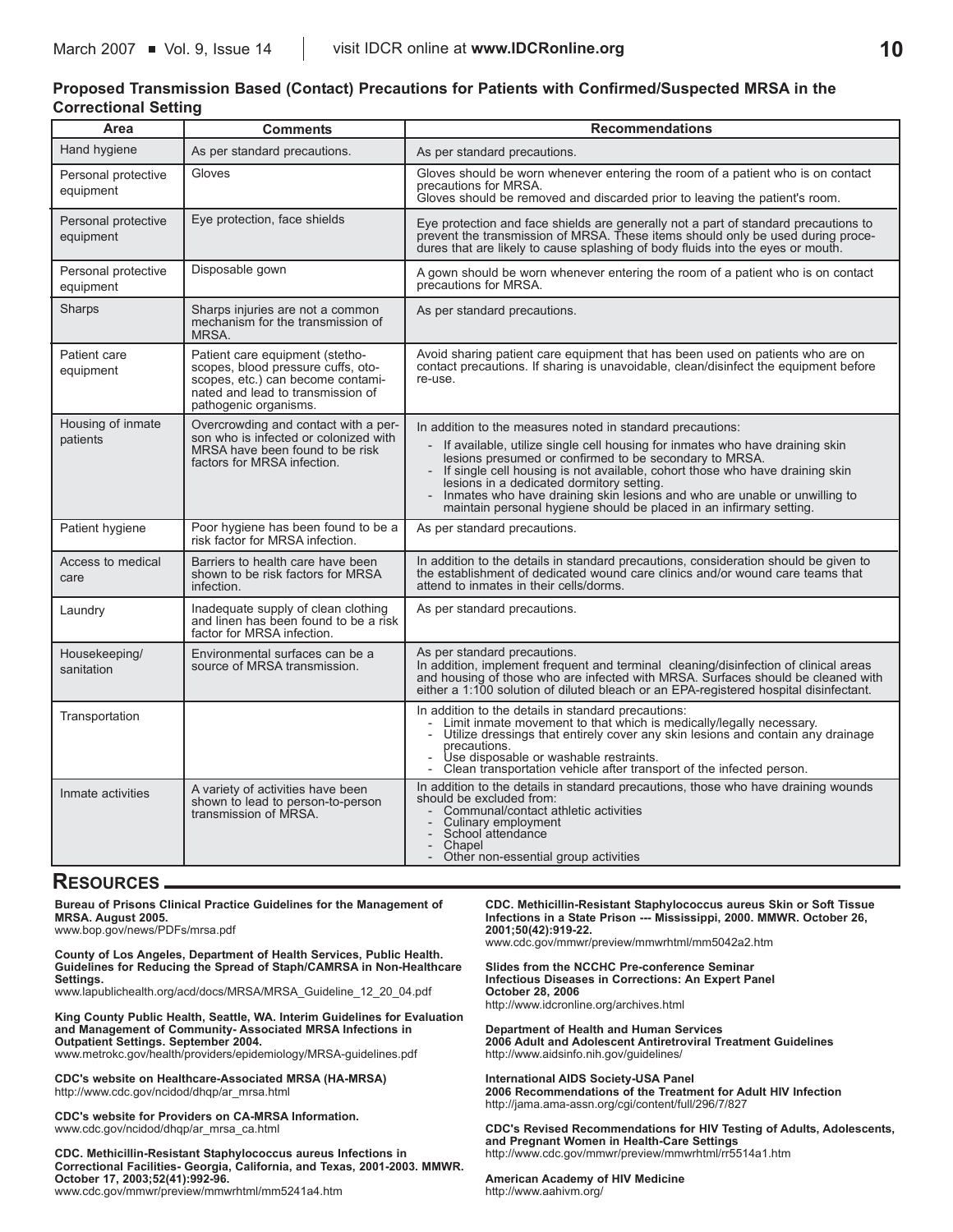# **SAVE THE DATES**

**Academic and Health Policy Conference on Correctional Health** Sponsored by the University of Massachusetts Medical School and UMass Correctional Health Boston, MA March 29-30, 2007 Visit:www.umassmed.edu/commedinterior.aspx?id=33110

**A System-wide Approach to Managing Chronically Ill Patients in Correctional Health Care** Quincy, MA March 31, 2007 Sponsored by the National Commission on Correctional Health Care and the Academy of Correctional Health Professionals Visit: www.correctionalhealth.org/education/seminar\_quincy.html

**16th Annual HIV Conference of the Florida/Caribbean AIDS Education and Training Center** Orlando, FL March 30-31, 2007 Visit:www.faetc.org/Conference/

**Occupational & Non-Occupational Post Exposure Prophylaxis** Albany Medical College Accredited Satellite Videoconference & Webstream April 11, 2007 12:30 - 2:30 p.m. (E.T.) Visit:www.amc.edu/hivconference Email: ybarraj@mail.amc.edu Phone: 518.262.4674

**Updates in Correctional Health Care** Orlando, FL May 5-8, 2007 Visit:www.ncchc.org/education /index.html

### **Hepatitis in Corrections**

Sponsored by the University of Texas Medical Branch and the Texas/Oklahoma AIDS Education and Training Center May 18, 2007 Moody Gardens Convention Center Galveston, TX Email: Victoria Korschgen at vikorsch@utmb.edu CME and CNE Credits Available

### **The 34th Annual International**

**Conference on Global Health** May 29 - June 1, 2007 Washington, D.C. Visit:www.globalhealth.org/2007\_conference/

**Correctional Mental Health Seminar** Las Vegas, NV July 15-16, 2007 Visit: www.ncchc.org/education/MH2007/las vegas.html

**IAS 2007: 4th IAS Conference on HIV Pathogenesis, Treatment and Prevention** Sydney, Australia July 22-27, 2007 Visit:www.ias2007.org/start.aspx

# **NEWS AND LITERATURE REVIEWS**

**Personal Hygiene and Methicillin Resistant Staphylococcus Aureus (MRSA) Infection**

Investigators from the Missouri Department of Health and Senior Services conducted a case-control study to examine the risk factors for MRSA infection during a 2002-2003 outbreak in a Missouri women's correctional facility. The study, which largely focused on personal hygiene factors, found that MRSA infection was significantly associated with low composite hygiene scores among the prisoners, after controlling for socio-demographic and other risk factors. The composite hygiene score was created on the basis of three individual hygiene practices: the frequency of hand washing per day, showers per week, and number of personal items shared with other inmates. Of the 55 confirmed MRSA cases, thirty were still available for interview at the time of investigation and 80 inmates were randomly selected as controls. Transmission among inmates appeared to be responsible for the outbreak as pulsed-field gel electrophoresis demonstrated that MRSA isolates were indistinguishable.

Based on these results, the authors conclude that a prison environment can easily become contaminated by MRSA, especially due to the inmates' improper care of infected skin lesions, poor personal hygiene, and close contact within a confined space. The study was limited by the recall bias of participants and the findings may not be applicable to other populations as all subjects were adult women. However, the authors assert that targeted education about MRSA infection, especially the importance of proper personal hygiene, should be an integral part of efforts to eliminate and prevent MRSA infections in prison settings, where inherent restrictions complicate the implementation of certain control measures.

*Personal Hygiene and Methicillin Resistant Staphylococcus Aureus Infection. Turabelidze, G. et al. Emerging Infectious Diseases. 2006;12(3):422- 27.* 

# **Meticillin-Resistant Staphylococcus Aureus Among U.S. Prisoners and Military Personnel: Review and Recommendations for Future Studies**

In this study, published in *The Lancet*, investigators reviewed published research examining the prevalence and transmission dynamics of MRSA infection in two high-risk groups: prisoners and military enlistees. Significant risk factors included prison occupation, gender, comorbidities, prior skin infection, and previous antibiotic use. Although several studies suggest that crowded living and work environments, demanding physical activity, and poor hygiene are important risk factors, the authors found few studies that directly tested the epidemiological association with these suggested risk factors. Given the inherent barriers to infection control measures in these populations, the authors are concerned by the overall lack of research in these areas. Additionally, most of the identified studies were retrospective in design, with only one study utilizing prospective surveillance for MRSA colonization. Thus, the authors propose that future research seek to quantify the prevalence of MRSA infection among the entire population in prisons and military settings, rather than only those individuals affected by outbreaks. A more thorough examination of MRSA acquisition and transmission patterns in these settings might elucidate improved preventive strategies in other crowded and closed settings.

*Meticillin-Resistant Staphylococcus Aureus Among U.S. Prisoners and Military Personnel: Review and Recommendations for Future Studies. Allelo, A.E. et al. The Lancet. 2006;6:335-41.* 

## **Feasibility and Acceptability of Rapid HIV Testing in Jail**

In a study of 100 randomly selected male inmates within the Rhode Island Department of Corrections Jail (RIDOC) - the central facility serving the entire state of Rhode Island - researchers found that there was high acceptance of rapid HIV testing (95/100). Participants in the study completed a questionnaire regarding risk-behavior, incarceration history, HIVtesting history, and attitudes towards testing. Each prisoner then received individualized HIV risk reduction counseling and the option of rapid HIV testing via the OraQuick Rapid HIV test (a bloodbased test that returns results in 20-30 minutes). Almost all participants agreed that jail is a good place to perform HIV screening (96/100) and most supported partner notification by the state (83/100).

The findings of this study are significant, the authors suggest, because rapid testing, unlike the more traditional screening methods, allows for the immediate delivery of results and post-test prevention counseling. In this study, all participants received rapid test results and individualized risk reduction counseling prior to release. Despite the improved delivery of final negative results, the obstacle of providing confirmatory results for those subjects with rapid test preliminary positives remains. The one preliminary positive participant in the study was released from the facility prior to receiving his confirmatory test result. In assessing the limitations of the study, the investigators note the small size of the study and the relative comfort of RIDOC inmates with HIV testing in the corrections setting. Nonetheless, the authors highlight the feasibility and overall high acceptance of rapid HIV testing and suggest that further studies are needed to incorporate rapid testing into jail HIV-screening programs.

*Feasibility and Acceptability of Rapid HIV Testing in Jail. Beckwith, C.G. et al. AIDS Patient Care and STDs. 2007;21(1):41-47.* 

*Compiled by Ross Boyce, MS1*

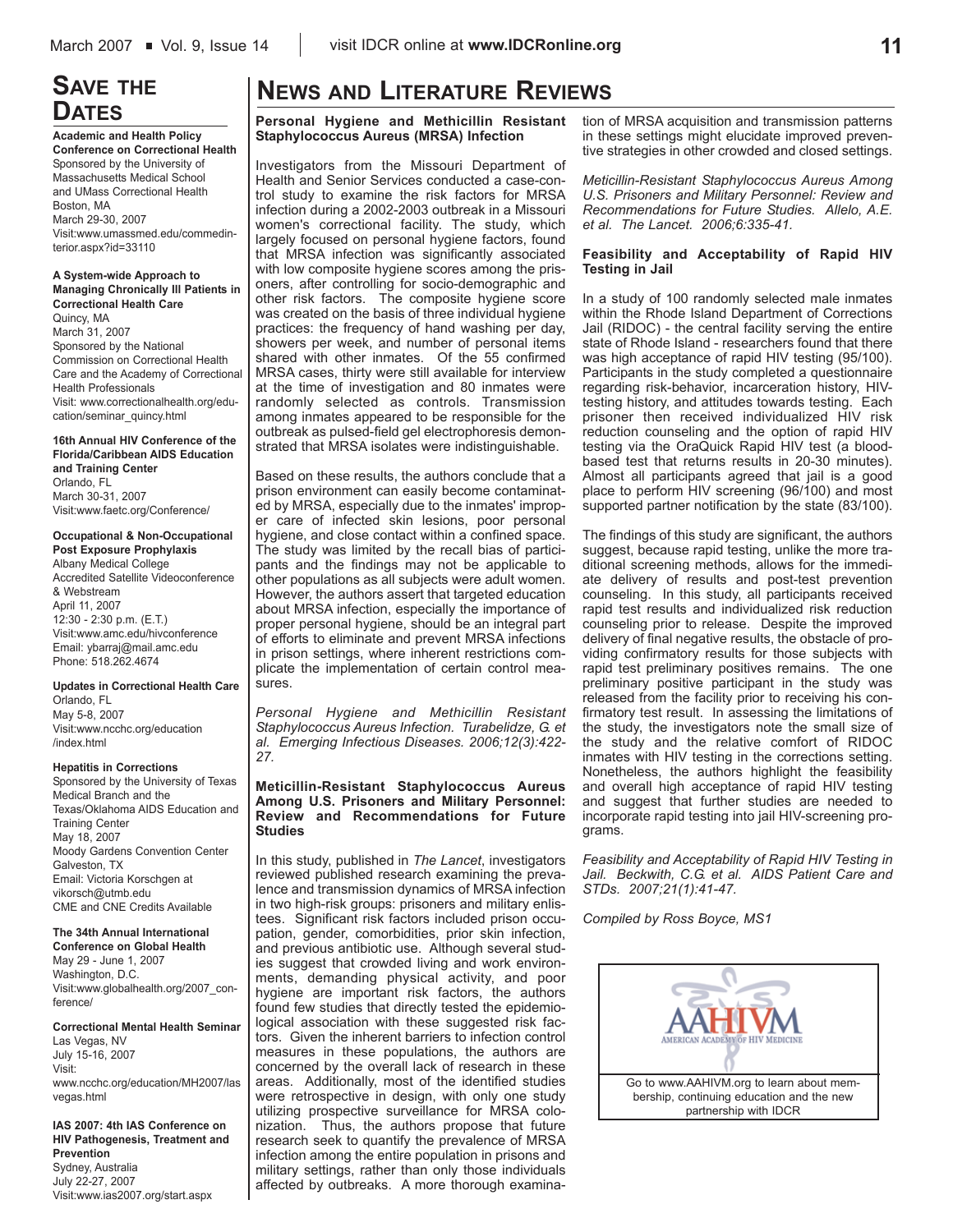# **SELF-ASSESSMENT TEST FOR CONTINUING MEDICAL EDUCATION CREDIT**

This activity has been planned and implemented in accordance with the Essential Areas and Policies of the Accreditation Council for continuing Medical Education through the joint sponsorship of Medical Education Collaborative, Inc. (MEC) and *IDCR*. MEC is accredited by the ACCME to provide continuing medical education for physicians.

Medical Education Collaborative designates this educational activity for a maximum of 1.5 AMA PRA Category 1 Credit(s)™. Physicians should only claim credit commensurate with the extent of their participation in the activity. Statements of credit will be mailed within 6 to 8 weeks following the program.

# **Objectives:**

- The learner will be able to describe the recommended testing and treatment regimes for MRSA and other gram-positive infections.
- The learner will be will become familiar with the transmission based precautions specifically designated for both health care workers and inmates as part of the eradication of MRSA in correctional facilities.
- The learner will be able to describe the 2003 Society for Health Care Epidemiology of America (SHEA) guidelines for preventing the nosocomial transmission of MRSA.
- 1. True or false. Clinicians who examine MRSA infected patients while wearing gloves but not gowns do not frequently acquire MRSA on their clothing and later transfer MRSA to their hands.

#### TRUE or FALSE?

- 2. Which of the following should never be used as a single agent for the treatment of MRSA due to rapidly evolving resistance:
	- A. trimethoprim-sulfamethoxazole
	- B. rifampin<br>C. clindamy
	- clindamycin.
	- D. tetracyclines minocycline<br>E doxycycline
	- doxycycline
- 3. True or False. Unless a d-zone test has demonstrated susceptibility to clindamycin, this agent should not be used for SA that is erythromycin resistant.
	- TRUE or FALSE?
- 4. Which of the following are part of the 2003 Society for Health Care Epidemiology of America (SHEA) guidelines for preventing the nosocomial transmission of MRSA within hospitals?
	- A. Limitations on antibiotic use to decrease the likelihood of antibiotic resistance
	- B. Actively screening all at-risk patients at the time of admission for infection or colonization with MRSA
	- C. Screening for MRSA carriage
	- D. Use of contact precautions for all those found to be colonized or infected with MRSA
	- E. A, B, and D ONLY
- 5. Which of the following is NOT a part of inmate education as part of the routine eradication of MRSA from correctional facilities?
	- A. Have clothes washed regularly by the institutional laundry service
	- Basic skills in the drainage or bandaging of a wound
	- C Do not share personal items that can transmit infectious agents, such as clothing, towels, bedding, razors, hair brushes and combs, and soap
	- D. Maintain good hygiene by showering regularly

## **In order to receive credit, participants must score at least a 70% on the post test and submit it along with the credit application and evaluation form to the address/fax number indicated. Statements of credit will be mailed within 6-8 weeks following the program.**

| Instructions: |  |
|---------------|--|
|               |  |

- **•** Applications for credit will be accepted until
- March 31, 2008.
- **•** Late applications will not be accepted.
- **•** Please anticipate 6-8 weeks to recieve your certificate.

 $\left(\begin{array}{c} \sqrt{\phantom{a}} \\ \end{array}\right)$  medical education collaboratives The Authority in Continuing Education

Please print clearly as illegible applications will result in a delay.

| Please check which credit you are requesting _____ ACCME or _____ Non Physicians |  |  |                                                                                                                  |  |  |  |
|----------------------------------------------------------------------------------|--|--|------------------------------------------------------------------------------------------------------------------|--|--|--|
|                                                                                  |  |  |                                                                                                                  |  |  |  |
| I certify that I participated in IDCR monograph - March 2007 Issue               |  |  | <b>Please Submit Completed Application to:</b>                                                                   |  |  |  |
| Please fill in the number of actual hours that you attended this activity.       |  |  | <b>Medical Education Collaborative</b>                                                                           |  |  |  |
|                                                                                  |  |  | 651 Corporate Circle, Suite 104, Golden CO 80401                                                                 |  |  |  |
|                                                                                  |  |  | Phone: 303-420-3252 FAX: 303-420-3259<br>For questions regarding the accreditation of this activity, please call |  |  |  |
|                                                                                  |  |  | 303-420-3252                                                                                                     |  |  |  |